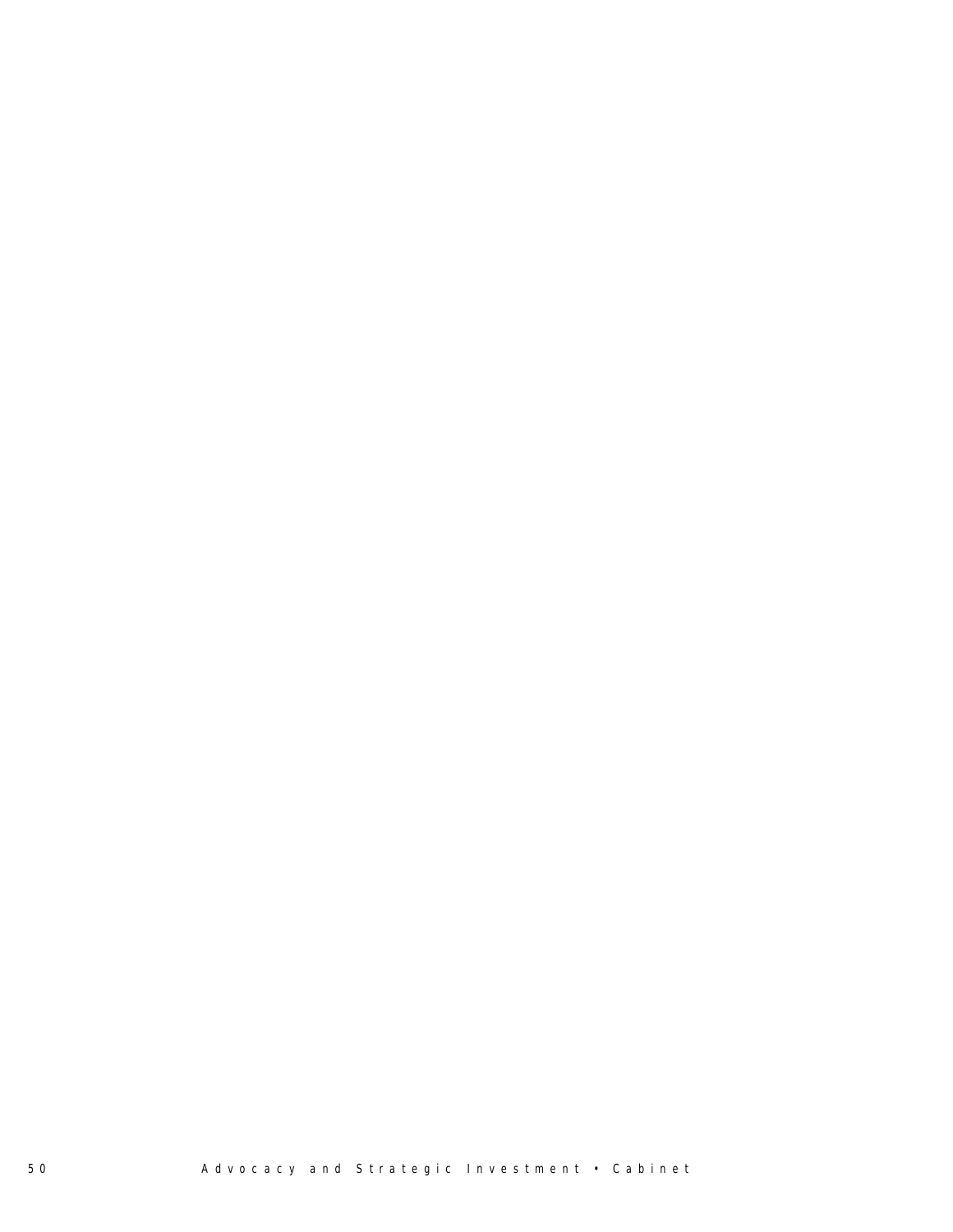### Advocacy and Strategic Investment

#### *Marie St. Fleur, Chief of Advocacy and Strategic Investment*

#### *Cabinet Mission*

The Advocacy and Strategic Investment cabinet ensures that the city's efforts to strengthen education, foster job creation, enact legislative reform, and serve Boston's diverse communities are supported by local, state, and federal partners. The cabinet helps to create opportunity for residents by coordinating the delivery of investments, programs, resources, and services from these partners. To further its mission, the ASI cabinet oversees the Mayor's Circle of Promise initiative. The Circle of Promise is a place based and school based strategy that focuses on high student achievement as a means toward creating sustainable wealth and opportunity within the community. By utilizing the Boston Public Schools (BPS) Academic Achievement Framework (AAF) as means to assess students' needs, the Circle of Promise initiative leverages public and private resources and partnerships to conduct targeted intervention and non-academic service delivery.

| <b>Operating Budget</b>            | <b>Program Name</b>                                                                                               | Total Actual '10                           | Total Actual '11                           | <b>Total Approp '12</b>                    | <b>Total Budget '13</b>                    |
|------------------------------------|-------------------------------------------------------------------------------------------------------------------|--------------------------------------------|--------------------------------------------|--------------------------------------------|--------------------------------------------|
|                                    | Boston Residents Jobs Policy<br>Intergovernmental Relations<br>Office of New Bostonians<br>Small & Local Business | 442.797<br>1.005.159<br>309.204<br>594.365 | 440.458<br>1.071.491<br>318,567<br>617.712 | 479.621<br>1.164.167<br>336,849<br>621.637 | 478.894<br>1,197,631<br>346,841<br>616,134 |
|                                    | Total                                                                                                             | 2,351,525                                  | 2,448,228                                  | 2,602,274                                  | 2,639,500                                  |
| <b>External Funds Expenditures</b> |                                                                                                                   | Total Actual '10                           | Total Actual '11                           | Total Approp '12                           | <b>Total Budget '13</b>                    |
|                                    | Office of New Bostonians                                                                                          | 1.125                                      | 1.363                                      | 196.303                                    | 167,500                                    |
|                                    | <b>Total</b>                                                                                                      | 1.125                                      | 1,363                                      | 196.303                                    | 167,500                                    |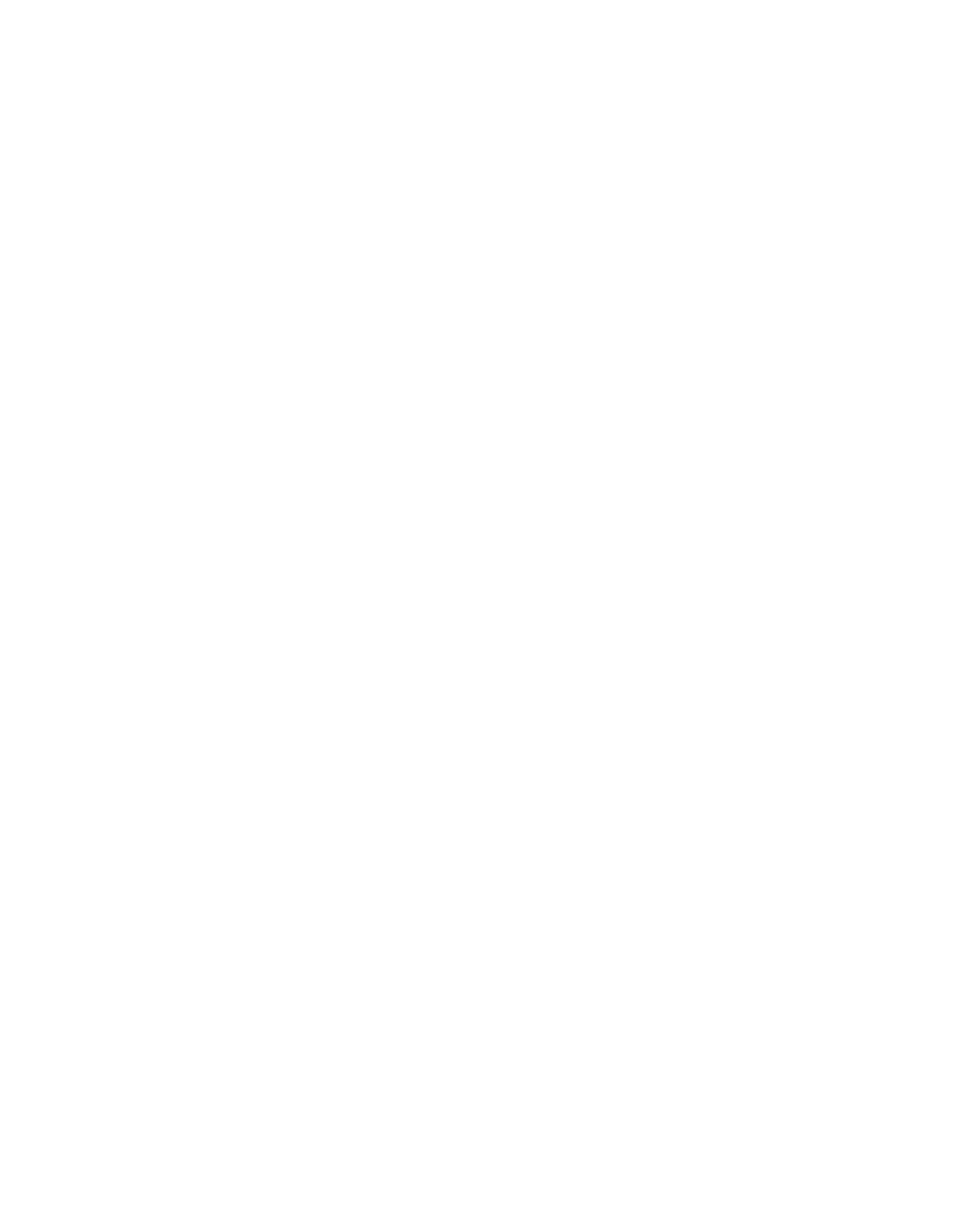## Boston Residents Jobs Policy Operating Budget

#### *Brooke Woodson, Director Appropriation: 157*

### *Department Mission*

The mission of the Office of Boston Residents Jobs Policy (BRJP) is to increase construction employment opportunities for Boston's residents, minorities and women. The Boston Residents Jobs Ordinance sets goals on construction-related projects funded by or approved by the City. These goals aim to have 50% of the work hours performed by Boston residents, 25% by minorities, and 10% by women on a trade-by-trade basis.

#### *FY13 Performance Strategies*

- To conduct periodic reviews of all covered projects reviewing statistical performance and Best Efforts to increase BRJP participation.
- To monitor construction contracts, both public and Developmental Impact Projects (DIPs), for compliance with the BRJ Ordinance.
- To report to the Boston Employment Commission (BEC).

| <b>Operating Budget</b> | Program Name              | Total Actual '10 | Total Actual '11 | Total Approp '12 | Total Budget '13  |
|-------------------------|---------------------------|------------------|------------------|------------------|-------------------|
|                         | <b>BEC/Residents Jobs</b> | 442.797          | 440.458          | 479.621          | 478,894           |
|                         | <b>Total</b>              | 442.797          | 440,458          | 479,621          | 478,894           |
|                         |                           |                  |                  |                  |                   |
|                         |                           |                  |                  |                  |                   |
| <b>Operating Budget</b> |                           | Actual '10       | Actual '11       | Approp '12       | <b>Budget '13</b> |
|                         | Personnel Services        | 440.140          | 439.921          | 475.121          | 472.640           |
|                         | Non Personnel             | 2,657            | 537              | 4,500            | 6,254             |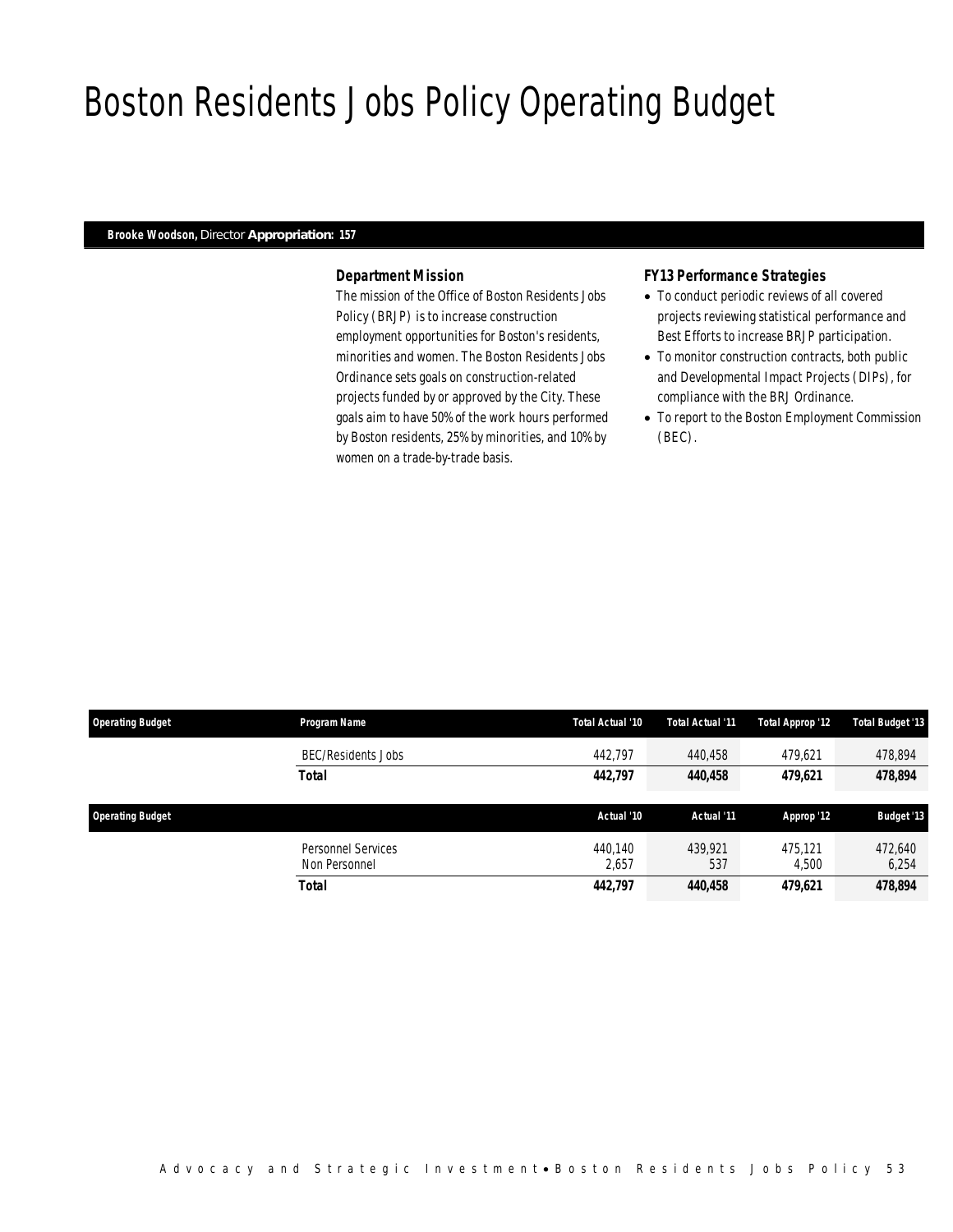### Boston Residents Jobs Policy Operating Budget



### *Description of Services*

The Office of Boston Residents Jobs Policy (BRJP) monitors public and Development Impact Projects for BRJP participation, conducts preconstruction conferences, site visits, and quarterly reviews, reviews projects before the Boston Employment Commission (BEC), and advises the BEC staff of compliance issues for Director's meetings, subcommittee meetings and close out analyses. The Office monitors federally-assisted projects for compliance with federal labor standards and prevailing wages. The Office also targets low performing contractors and conducts corrective action meetings, prepares briefings, and tracks subsequent performance for improvements. The Jobs Bank assists Boston residents, minorities and women who are seeking construction employment and contractors who are seeking to employ Boston residents, minorities and women on monitored projects.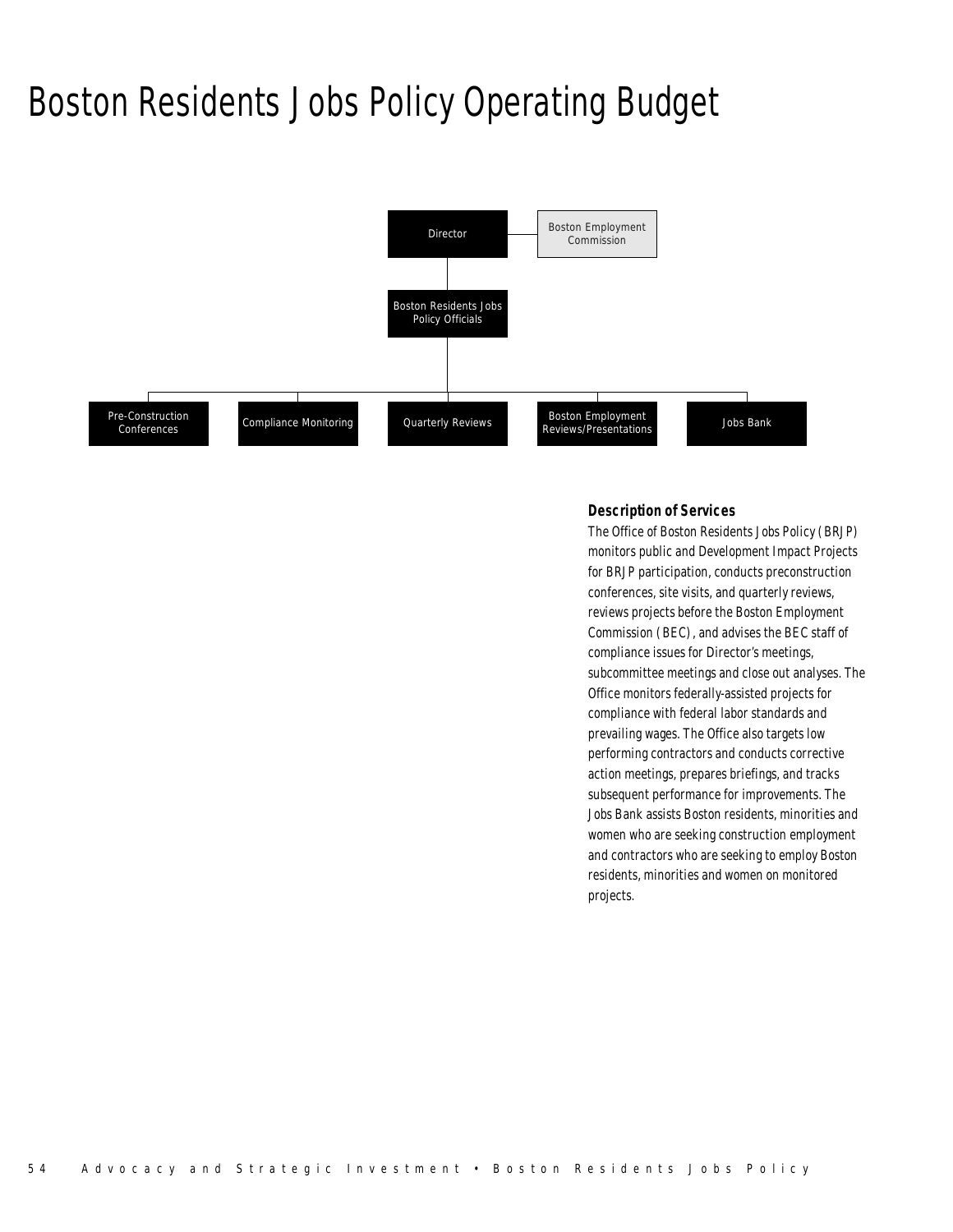# Department History

| <b>Personnel Services</b>       |                                                                         | FY10 Expenditure                | FY11 Expenditure                | FY12 Appropriation      | FY13 Adopted                    | Inc/Dec 12 vs 13                 |
|---------------------------------|-------------------------------------------------------------------------|---------------------------------|---------------------------------|-------------------------|---------------------------------|----------------------------------|
|                                 | 51000 Permanent Employees                                               | 440,140                         | 439,921                         | 475,121                 | 472,640                         | $-2,481$                         |
|                                 | 51100 Emergency Employees                                               | 0                               | $\mathbf 0$                     | $\overline{0}$          | $\mathbf 0$                     | $\mathbf 0$                      |
|                                 | 51200 Overtime<br>51600 Unemployment Compensation                       | $\mathbf 0$<br>0                | $\mathbf 0$<br>0                | $\mathbf 0$<br>0        | $\mathbf 0$<br>$\mathbf{0}$     | $\overline{0}$<br>$\mathbf{0}$   |
|                                 | 51700 Workers' Compensation                                             | $\overline{0}$                  | 0                               | 0                       | $\mathbf 0$                     | $\theta$                         |
|                                 | <b>Total Personnel Services</b>                                         | 440,140                         | 439,921                         | 475,121                 | 472,640                         | $-2,481$                         |
| <b>Contractual Services</b>     |                                                                         | FY10 Expenditure                | FY11 Expenditure                | FY12 Appropriation      | FY13 Adopted                    | Inc/Dec 12 vs 13                 |
|                                 | 52100 Communications                                                    | $\boldsymbol{0}$                | $\boldsymbol{0}$                | 0                       | 1,000                           | 1,000                            |
|                                 | 52200 Utilities                                                         | $\mathbf 0$                     | $\mathbf 0$                     | $\mathbf 0$             | $\mathbf 0$                     | $\mathbf 0$                      |
|                                 | 52400 Snow Removal                                                      | 0                               | 0                               | 0                       | $\mathbf{0}$                    | $\overline{0}$                   |
|                                 | 52500 Garbage/Waste Removal                                             | 0                               | $\mathbf 0$                     | 0                       | $\mathbf{0}$                    | $\mathbf{0}$                     |
|                                 | 52600 Repairs Buildings & Structures                                    | 0                               | 0                               | 0                       | $\mathbf 0$                     | $\mathbf 0$                      |
|                                 | 52700 Repairs & Service of Equipment<br>52800 Transportation of Persons | 0<br>0                          | $\mathbf 0$<br>$\overline{0}$   | $\overline{0}$<br>2,000 | $\mathbf{0}$<br>2,754           | $\overline{0}$<br>754            |
|                                 | 52900 Contracted Services                                               | 1,478                           | 94                              | 1,000                   | 1,000                           | $\overline{0}$                   |
|                                 | <b>Total Contractual Services</b>                                       | 1,478                           | 94                              | 3,000                   | 4,754                           | 1,754                            |
| <b>Supplies &amp; Materials</b> |                                                                         | FY10 Expenditure                | FY11 Expenditure                | FY12 Appropriation      | FY13 Adopted                    | Inc/Dec 12 vs 13                 |
|                                 | 53000 Auto Energy Supplies                                              | $\boldsymbol{0}$                | $\boldsymbol{0}$                | 0                       | $\mathbf 0$                     | $\mathbf{0}$                     |
|                                 | 53200 Food Supplies                                                     | $\mathbf 0$                     | $\mathbf 0$                     | $\mathbf 0$             | $\mathbf 0$                     | $\mathbf 0$                      |
|                                 | 53400 Custodial Supplies                                                | 0                               | 0                               | 0                       | $\mathbf 0$                     | $\mathbf{0}$                     |
|                                 | 53500 Med, Dental, & Hosp Supply                                        | $\mathbf 0$                     | $\mathbf 0$                     | $\mathbf 0$             | $\mathbf{0}$                    | $\overline{0}$                   |
|                                 | 53600 Office Supplies and Materials                                     | 1,179                           | 443                             | 1,500                   | 1,500                           | $\mathbf 0$                      |
|                                 | 53700 Clothing Allowance                                                | $\mathbf 0$                     | 0                               | 0                       | $\mathbf 0$                     | $\overline{0}$                   |
|                                 | 53800 Educational Supplies & Mat<br>53900 Misc Supplies & Materials     | 0<br>0                          | 0<br>$\mathbf{0}$               | $\overline{0}$<br>0     | $\mathbf{0}$<br>$\mathbf{0}$    | $\overline{0}$<br>$\overline{0}$ |
|                                 | <b>Total Supplies &amp; Materials</b>                                   | 1,179                           | 443                             | 1,500                   | 1,500                           | $\mathbf{0}$                     |
| <b>Current Chgs &amp; Oblig</b> |                                                                         | FY10 Expenditure                | FY11 Expenditure                | FY12 Appropriation      | FY13 Adopted                    | Inc/Dec 12 vs 13                 |
|                                 |                                                                         |                                 |                                 |                         |                                 |                                  |
|                                 | 54300 Workers' Comp Medical<br>54400 Legal Liabilities                  | $\boldsymbol{0}$<br>$\mathbf 0$ | $\boldsymbol{0}$<br>$\mathbf 0$ | 0<br>$\mathbf 0$        | $\boldsymbol{0}$<br>$\mathbf 0$ | $\mathbf{0}$<br>$\mathbf 0$      |
|                                 | 54500 Aid To Veterans                                                   | 0                               | 0                               | 0                       | $\mathbf{0}$                    | $\overline{0}$                   |
|                                 | 54600 Current Charges H&I                                               | 0                               | $\overline{0}$                  | $\overline{0}$          | $\mathbf 0$                     | $\overline{0}$                   |
|                                 | 54700 Indemnification                                                   | 0                               | $\overline{0}$                  | 0                       | $\mathbf{0}$                    | $\mathbf 0$                      |
|                                 | 54900 Other Current Charges                                             | 0                               | 0                               | 0                       | $\mathbf 0$                     | $\mathbf{0}$                     |
|                                 | Total Current Chgs & Oblig                                              | $\mathbf{0}$                    | 0                               | $\overline{0}$          | $\mathbf 0$                     | $\overline{0}$                   |
| Equipment                       |                                                                         | FY10 Expenditure                | FY11 Expenditure                | FY12 Appropriation      | FY13 Adopted                    | Inc/Dec 12 vs 13                 |
|                                 | 55000 Automotive Equipment                                              | $\mathbf 0$                     | $\mathbf 0$                     | 0                       | $\mathbf 0$                     | $\mathbf 0$                      |
|                                 | 55400 Lease/Purchase                                                    | $\overline{0}$                  | $\Omega$                        | 0                       | $\mathbf{0}$                    | $\overline{0}$                   |
|                                 | 55600 Office Furniture & Equipment                                      | $\boldsymbol{0}$                | 0                               | $\boldsymbol{0}$        | $\boldsymbol{0}$                | $\mathbf 0$                      |
|                                 | 55900 Misc Equipment                                                    | $\mathbf 0$                     | $\mathbf 0$                     | $\mathbf 0$             | $\mathbf 0$                     | $\mathbf 0$                      |
|                                 | <b>Total Equipment</b>                                                  | 0                               | 0                               | 0                       | 0                               | 0                                |
| <b>Other</b>                    |                                                                         | FY10 Expenditure                | FY11 Expenditure                | FY12 Appropriation      | FY13 Adopted                    | Inc/Dec 12 vs 13                 |
|                                 | 56200 Special Appropriation                                             | $\boldsymbol{0}$                | 0                               | $\overline{0}$          | $\boldsymbol{0}$                | 0                                |
|                                 | 57200 Structures & Improvements                                         | 0                               | $\mathbf 0$                     | 0                       | $\mathbf 0$                     | $\mathbf 0$                      |
|                                 | 58000 Land & Non-Structure                                              | 0                               | $\mathbf 0$                     | $\mathbf 0$             | $\mathbf{0}$                    | $\mathbf 0$                      |
|                                 | <b>Total Other</b>                                                      | 0                               | 0                               | 0                       | 0                               | 0                                |
|                                 | <b>Grand Total</b>                                                      | 442,797                         | 440,458                         | 479,621                 | 478,894                         | $-727$                           |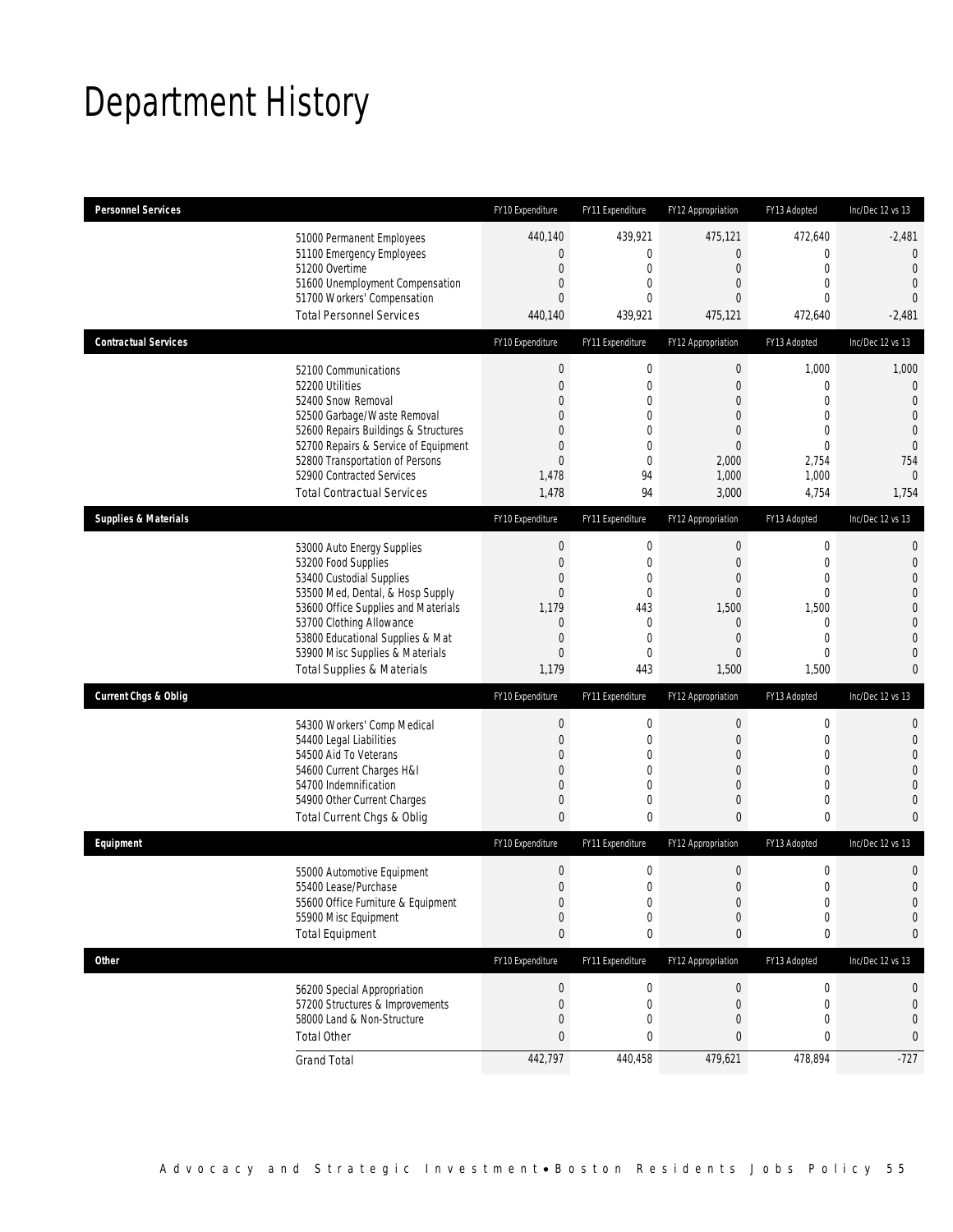# Department Personnel

| Title           | Union<br>Code   | Grade | Position | FY13 Salary | Title                                         | Union<br>Code          | Grade    | Position     | FY13 Salary       |
|-----------------|-----------------|-------|----------|-------------|-----------------------------------------------|------------------------|----------|--------------|-------------------|
| Admin Assistant | SU <sub>4</sub> | 15    | 1.00     | 49,406      | Prin Admin Assistant                          | SE <sub>1</sub>        | 08       | 1.00         | 86,844            |
| Prin Accountant | SU <sub>4</sub> | 16    | 1.00     | 62,893      | Principal Clerk<br>Sr Research Analyst (BRJP) | SU <sub>4</sub><br>SU4 | 10<br>18 | 1.00<br>3.00 | 42,541<br>229,456 |
|                 |                 |       |          |             | <b>Total</b>                                  |                        |          |              | 471,140           |
|                 |                 |       |          |             | <b>Adjustments</b>                            |                        |          |              |                   |
|                 |                 |       |          |             | Differential Payments                         |                        |          |              | $\overline{0}$    |
|                 |                 |       |          |             | Other                                         |                        |          |              | 1,500             |
|                 |                 |       |          |             | Chargebacks                                   |                        |          |              | $\mathbf{0}$      |
|                 |                 |       |          |             | <b>Salary Savings</b>                         |                        |          |              | $\mathbf{0}$      |
|                 |                 |       |          |             | <b>FY13 Total Request</b>                     |                        |          |              | 472,640           |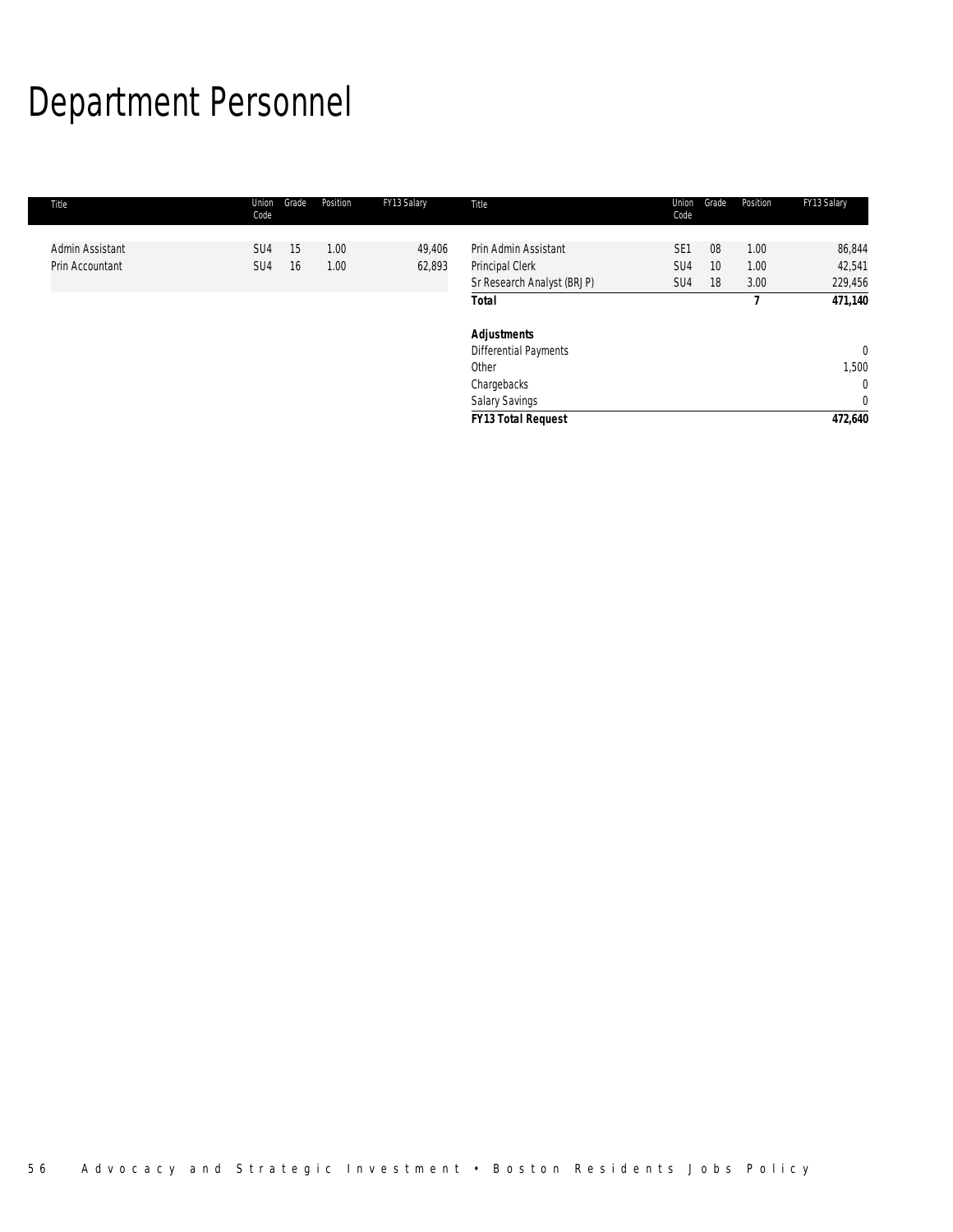### Program 1. BEC/Residents Jobs

#### *Ola Fields, Manager Organization: 157100*

#### *Program Description*

The mission of the Boston Employment Commission (BEC)/Residents Jobs Program is to increase the employment opportunities for Boston's residents, minorities, and women. The Boston Residents Jobs Ordinance sets goals on construction-related projects funded by or approved by the City. These goals aim to have 50% of the work hours performed by Boston residents, 25% by minorities, and 10% by women on a trade-by-trade basis.

### *Program Strategies*

- To conduct periodic reviews of all covered projects reviewing statistical performance and Best Efforts to increase BRJP participation.
- To monitor construction contracts, both public and Developmental Impact Projects (DIPs), for compliance with the BRJ Ordinance.
- To report to the Boston Employment Commission (BEC).

| <b>Performance Measures</b> |                                                                                                                                                                                                                                                                                             | Actual '10                                | Actual '11                               | Projected '12                             | Target '13                                 |
|-----------------------------|---------------------------------------------------------------------------------------------------------------------------------------------------------------------------------------------------------------------------------------------------------------------------------------------|-------------------------------------------|------------------------------------------|-------------------------------------------|--------------------------------------------|
|                             | % of work hours performed by Boston residents<br>% of work hours performed by minorities<br>% of work hours performed by women<br>Corrective action meetings held<br>Periodic reviews conducted<br>Project reviews and presentations for<br>contractors/developers<br>Site visits conducted | 36%<br>39%<br>3%<br>70<br>16<br>46<br>180 | 38%<br>39%<br>3%<br>51<br>6<br>40<br>269 | 37%<br>38%<br>6%<br>107<br>0<br>42<br>294 | 50%<br>25%<br>10%<br>65<br>10<br>50<br>175 |
| <b>Operating Budget</b>     |                                                                                                                                                                                                                                                                                             | Actual '10                                | Actual '11                               | Approp '12                                | <b>Budget '13</b>                          |
|                             | Personnel Services<br>Non Personnel                                                                                                                                                                                                                                                         | 440.140<br>2,657                          | 439.921<br>537                           | 475.121<br>4.500                          | 472.640<br>6,254                           |
|                             | Total                                                                                                                                                                                                                                                                                       | 442.797                                   | 440,458                                  | 479.621                                   | 478.894                                    |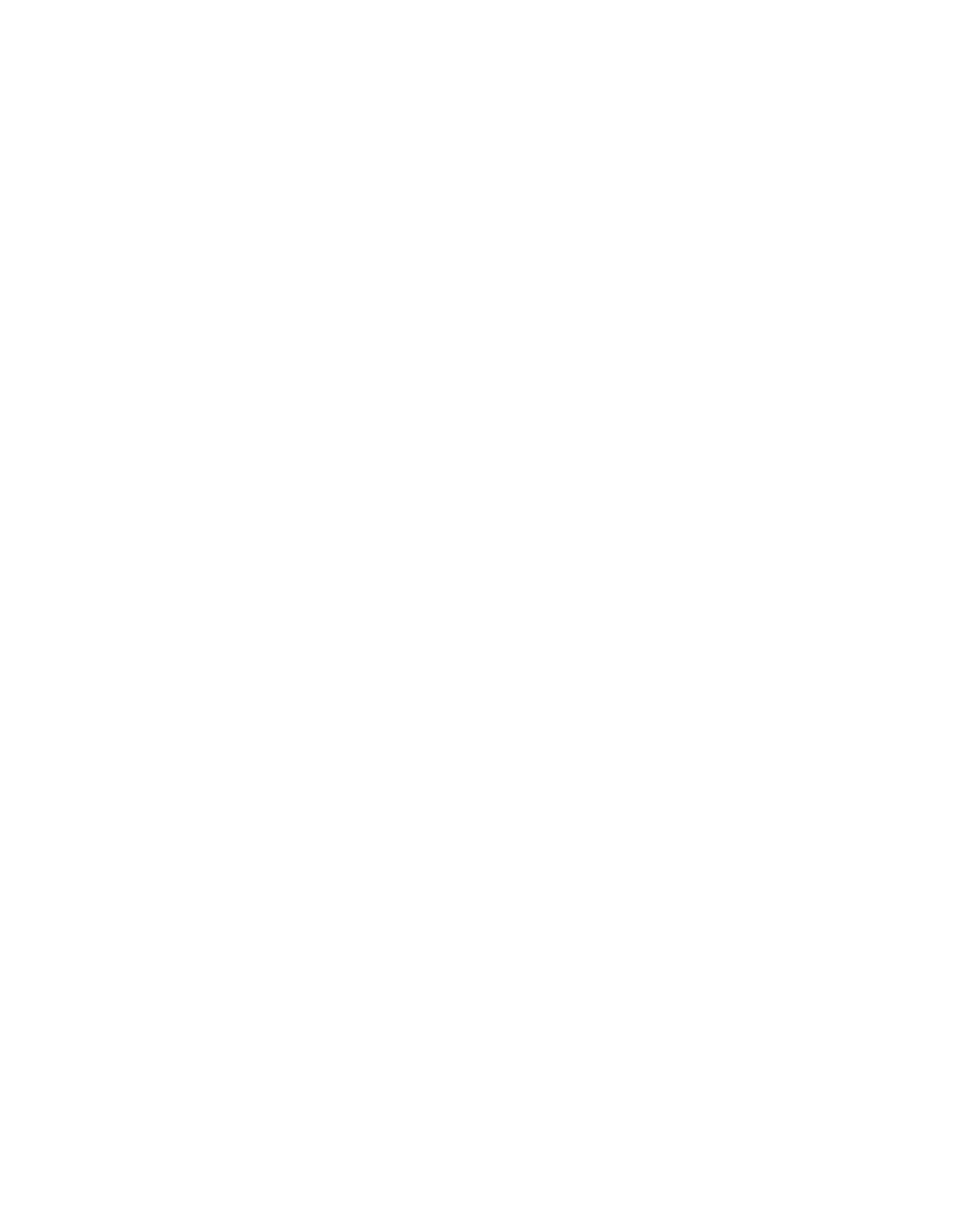# Intergovernmental Relations Operating Budget

#### *Marie St. Fleur, Director Appropriation: 150*

#### *Department Mission*

The mission of the Intergovernmental Relations Department is to coordinate the City's relations with the federal, state and other local governments, seeking to foster constructive links between the City and these entities and improved communication among city departments. The department keeps the Mayor informed on intergovernmental issues and assists him in representing the City's interests in these matters.

### *FY13 Performance Strategies*

- To improve communication to the Mayor, City Council, City departments, and community-based organizations about resource development opportunities.
- To provide grantwriting support to all departments in an effort to submit successful coordinated grant applications.

| <b>Operating Budget</b> | Program Name                                                | Total Actual '10   | Total Actual '11    | Total Approp '12    | <b>Total Budget '13</b> |
|-------------------------|-------------------------------------------------------------|--------------------|---------------------|---------------------|-------------------------|
|                         | Intergovernmental Relations<br><b>Grants Administration</b> | 932.221<br>72.938  | 1.024.714<br>46.777 | 1.076.664<br>87,503 | 1,110,042<br>87,589     |
|                         | <b>Total</b>                                                | 1,005,159          | 1,071,491           | 1,164,167           | 1,197,631               |
|                         |                                                             |                    |                     |                     |                         |
| <b>Operating Budget</b> |                                                             | Actual '10         | Actual '11          | Approp '12          | <b>Budget '13</b>       |
|                         |                                                             |                    |                     |                     |                         |
|                         | Personnel Services<br>Non Personnel                         | 627.420<br>377.739 | 714.154<br>357,337  | 808,259<br>355,908  | 836,916<br>360,715      |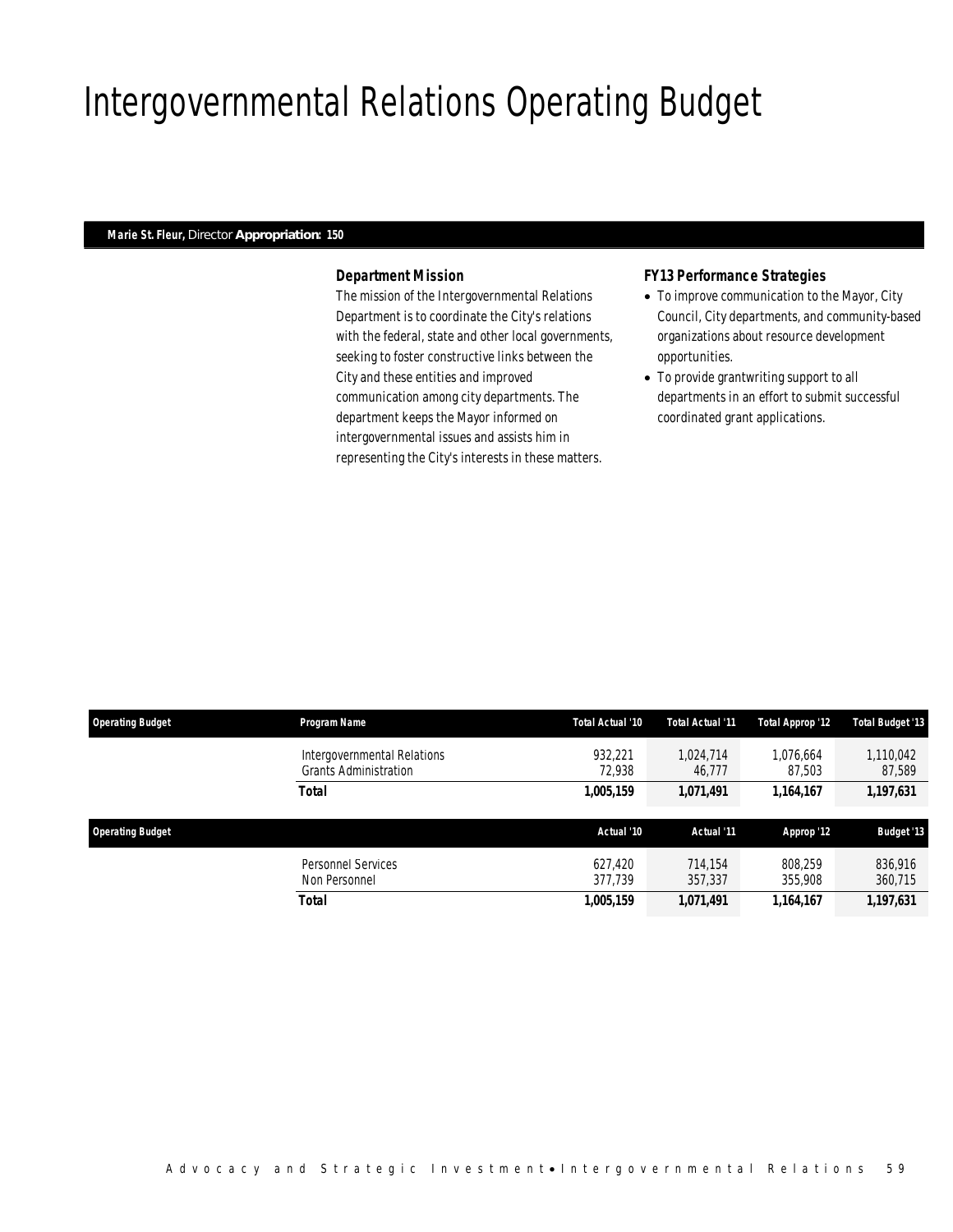### Intergovernmental Relations Operating Budget



### *Description of Services*

The department tracks legislation and policy initiatives that concern the City directly or urban and regional affairs more generally. It arranges for testimony by the Mayor, or on behalf of the Mayor, at legislative hearings of special concern. It maintains liaison with and coordinates the City's participation in national, state, and municipal organizations and further coordinates with all city departments on policy and budget issues. Intergovernmental Relations also coordinates the City's applications for federal and state grants, seeking out public and private grant opportunities and providing technical support to departments preparing grant applications.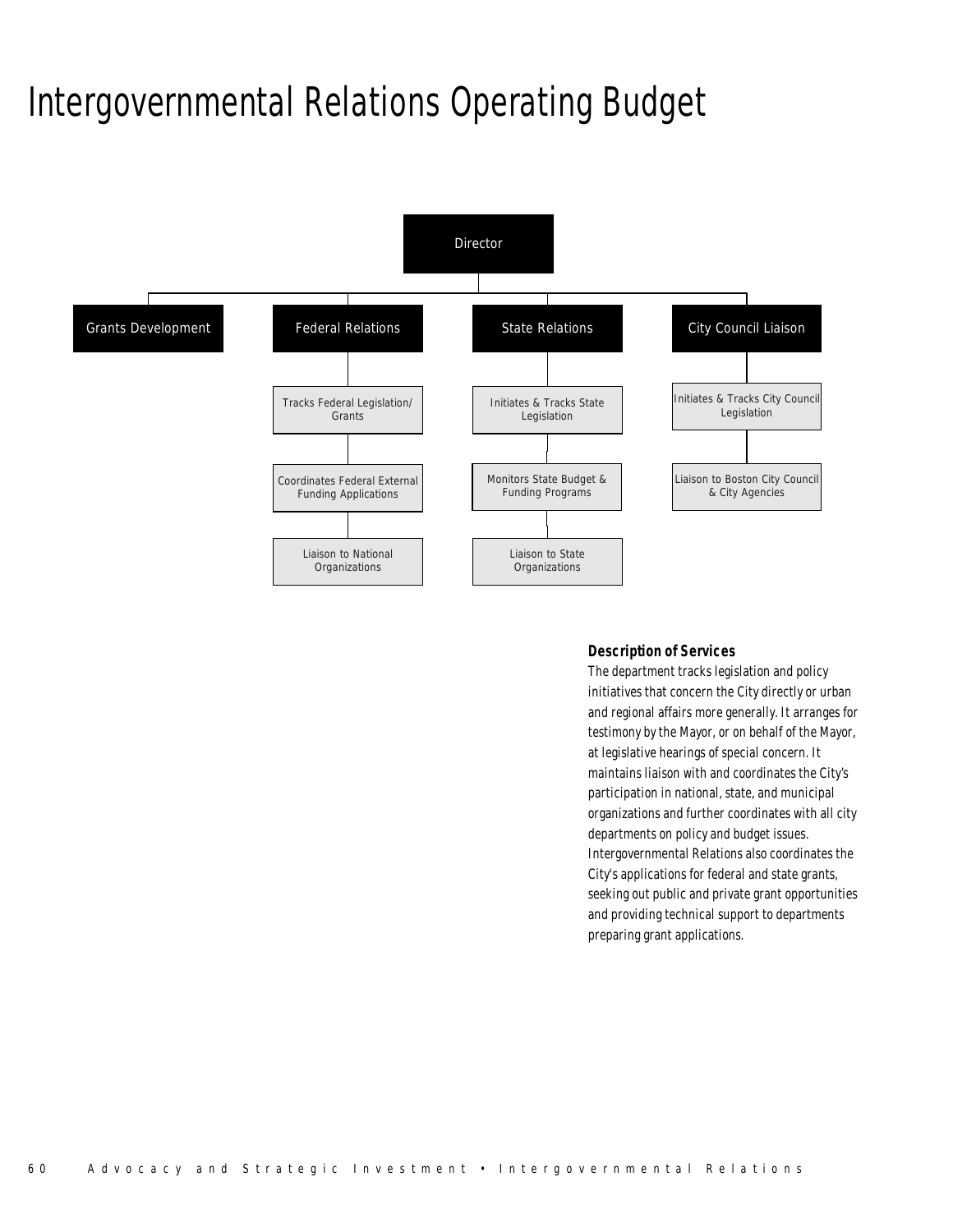# Department History

| <b>Personnel Services</b>       |                                                                              | FY10 Expenditure                   | FY11 Expenditure               | FY12 Appropriation            | FY13 Adopted                | Inc/Dec 12 vs 13                 |
|---------------------------------|------------------------------------------------------------------------------|------------------------------------|--------------------------------|-------------------------------|-----------------------------|----------------------------------|
|                                 | 51000 Permanent Employees<br>51100 Emergency Employees                       | 627,420<br>$\overline{0}$          | 714,154<br>$\boldsymbol{0}$    | 808,259<br>0                  | 836,916<br>$\mathbf 0$      | 28,657<br>$\overline{0}$         |
|                                 | 51200 Overtime                                                               | $\boldsymbol{0}$<br>$\overline{0}$ | $\mathbf 0$<br>$\mathbf{0}$    | $\boldsymbol{0}$<br>0         | $\mathbf 0$<br>$\mathbf{0}$ | $\overline{0}$<br>$\overline{0}$ |
|                                 | 51600 Unemployment Compensation<br>51700 Workers' Compensation               | $\overline{0}$                     | $\Omega$                       | 0                             | $\theta$                    | $\overline{0}$                   |
|                                 | <b>Total Personnel Services</b>                                              | 627,420                            | 714,154                        | 808,259                       | 836,916                     | 28,657                           |
| <b>Contractual Services</b>     |                                                                              | FY10 Expenditure                   | FY11 Expenditure               | FY12 Appropriation            | FY13 Adopted                | Inc/Dec 12 vs 13                 |
|                                 | 52100 Communications                                                         | 13,281                             | 11,768                         | 13,001                        | 13,001                      | $\mathbf{0}$                     |
|                                 | 52200 Utilities                                                              | 0                                  | $\mathbf 0$                    | $\mathbf{0}$                  | $\mathbf{0}$                | $\mathbf 0$                      |
|                                 | 52400 Snow Removal                                                           | $\overline{0}$                     | 0                              | 0                             | $\mathbf{0}$                | $\overline{0}$                   |
|                                 | 52500 Garbage/Waste Removal                                                  | 0<br>$\overline{0}$                | $\overline{0}$<br>$\mathbf{0}$ | 0<br>$\Omega$                 | $\mathbf 0$<br>$\theta$     | $\overline{0}$<br>$\overline{0}$ |
|                                 | 52600 Repairs Buildings & Structures<br>52700 Repairs & Service of Equipment | 1,750                              | 1,916                          | $\mathbf{0}$                  | 1,885                       | 1,885                            |
|                                 | 52800 Transportation of Persons                                              | 1,451                              | 791                            | 4,753                         | 4,753                       | $\mathbf 0$                      |
|                                 | 52900 Contracted Services                                                    | 145,484                            | 146,415                        | 146,068                       | 146,068                     | $\mathbf{0}$                     |
|                                 | <b>Total Contractual Services</b>                                            | 161,966                            | 160,890                        | 163,822                       | 165,707                     | 1,885                            |
| <b>Supplies &amp; Materials</b> |                                                                              | FY10 Expenditure                   | FY11 Expenditure               | FY12 Appropriation            | FY13 Adopted                | Inc/Dec 12 vs 13                 |
|                                 | 53000 Auto Energy Supplies                                                   | $\boldsymbol{0}$                   | $\boldsymbol{0}$               | $\boldsymbol{0}$              | $\boldsymbol{0}$            | $\mathbf{0}$                     |
|                                 | 53200 Food Supplies                                                          | 4,384                              | 6,251                          | 3,834                         | 3,834                       | $\mathbf 0$                      |
|                                 | 53400 Custodial Supplies                                                     | 0                                  | 0                              | 0                             | 0                           | $\mathbf{0}$                     |
|                                 | 53500 Med, Dental, & Hosp Supply                                             | $\boldsymbol{0}$                   | $\mathbf 0$                    | $\boldsymbol{0}$              | $\mathbf 0$                 | $\overline{0}$                   |
|                                 | 53600 Office Supplies and Materials                                          | 1,123                              | 1,998                          | 1,200                         | 1,200                       | $\mathbf 0$                      |
|                                 | 53700 Clothing Allowance                                                     | 0                                  | $\mathbf 0$<br>$\mathbf{0}$    | $\mathbf 0$<br>$\overline{0}$ | $\mathbf 0$<br>$\mathbf{0}$ | $\overline{0}$<br>$\mathbf{0}$   |
|                                 | 53800 Educational Supplies & Mat<br>53900 Misc Supplies & Materials          | $\mathbf 0$<br>$\overline{0}$      | $\Omega$                       | 0                             | $\mathbf{0}$                | $\overline{0}$                   |
|                                 | <b>Total Supplies &amp; Materials</b>                                        | 5,507                              | 8,249                          | 5,034                         | 5,034                       | $\mathbf{0}$                     |
| <b>Current Chgs &amp; Oblig</b> |                                                                              | FY10 Expenditure                   | FY11 Expenditure               | FY12 Appropriation            | FY13 Adopted                | Inc/Dec 12 vs 13                 |
|                                 |                                                                              | $\boldsymbol{0}$                   | $\boldsymbol{0}$               | $\boldsymbol{0}$              | $\boldsymbol{0}$            | $\mathbf{0}$                     |
|                                 | 54300 Workers' Comp Medical<br>54400 Legal Liabilities                       | $\boldsymbol{0}$                   | $\mathbf 0$                    | $\mathbf 0$                   | $\mathbf 0$                 | $\mathbf 0$                      |
|                                 | 54500 Aid To Veterans                                                        | 0                                  | 0                              | 0                             | $\mathbf{0}$                | $\overline{0}$                   |
|                                 | 54600 Current Charges H&I                                                    | $\mathbf 0$                        | $\overline{0}$                 | 0                             | $\mathbf{0}$                | $\overline{0}$                   |
|                                 | 54700 Indemnification                                                        | $\overline{0}$                     | $\Omega$                       | 0                             | $\theta$                    | $\overline{0}$                   |
|                                 | 54900 Other Current Charges                                                  | 209,155                            | 187,113                        | 187,052                       | 189,974                     | 2,922                            |
|                                 | Total Current Chgs & Oblig                                                   | 209,155                            | 187,113                        | 187,052                       | 189,974                     | 2,922                            |
| Equipment                       |                                                                              | FY10 Expenditure                   | FY11 Expenditure               | FY12 Appropriation            | FY13 Adopted                | Inc/Dec 12 vs 13                 |
|                                 | 55000 Automotive Equipment                                                   | $\boldsymbol{0}$                   | $\boldsymbol{0}$               | $\boldsymbol{0}$              | $\boldsymbol{0}$            | $\mathbf 0$                      |
|                                 | 55400 Lease/Purchase                                                         | $\Omega$                           | 0                              | $\mathbf{0}$                  | $\overline{0}$              | $\overline{0}$                   |
|                                 | 55600 Office Furniture & Equipment                                           | $\boldsymbol{0}$                   | $\boldsymbol{0}$               | $\boldsymbol{0}$              | $\boldsymbol{0}$            | $\mathbf 0$                      |
|                                 | 55900 Misc Equipment                                                         | 1,111                              | 1,085                          | $\boldsymbol{0}$              | $\boldsymbol{0}$            | $\mathbf 0$                      |
|                                 | <b>Total Equipment</b>                                                       | 1,111                              | 1,085                          | 0                             | 0                           | 0                                |
| <b>Other</b>                    |                                                                              | FY10 Expenditure                   | FY11 Expenditure               | FY12 Appropriation            | FY13 Adopted                | Inc/Dec 12 vs 13                 |
|                                 | 56200 Special Appropriation                                                  | 0                                  | 0                              | $\boldsymbol{0}$              | 0                           | 0                                |
|                                 | 57200 Structures & Improvements                                              | 0                                  | 0                              | $\mathbf 0$                   | 0                           | $\mathbf 0$                      |
|                                 | 58000 Land & Non-Structure                                                   | $\mathbf 0$                        | 0                              | 0                             | $\mathbf 0$                 | $\mathbf 0$                      |
|                                 | <b>Total Other</b>                                                           | 0                                  | 0                              | 0                             | 0                           | 0                                |
|                                 | <b>Grand Total</b>                                                           | 1,005,159                          | 1,071,491                      | 1,164,167                     | 1,197,631                   | 33,464                           |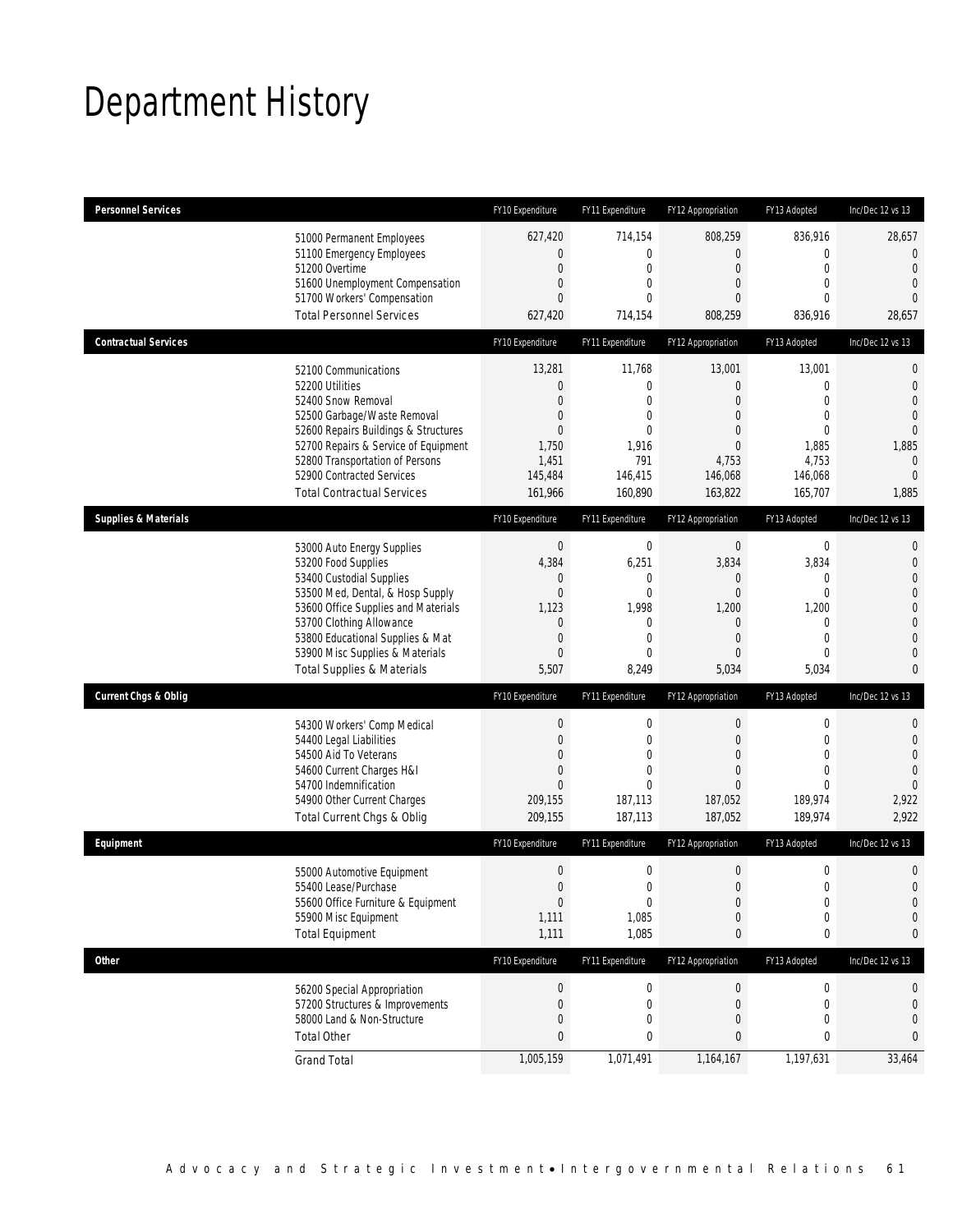# Department Personnel

| Title           | Union<br>Code   | Grade     | Position | FY13 Salary | Title                        | Union<br>Code   | Grade | Position | FY13 Salary  |
|-----------------|-----------------|-----------|----------|-------------|------------------------------|-----------------|-------|----------|--------------|
|                 |                 |           |          |             |                              |                 |       |          |              |
| Admin Assistant | SE <sub>1</sub> | 04        | 1.00     | 60,402      | Exec Sec                     | SE <sub>1</sub> | 04    | 1.00     | 60,402       |
| Admin Assistant | SE <sub>1</sub> | 07        | 1.00     | 67,228      | Prin Admin Assistant         | <b>EXM</b>      | 08    | 1.00     | 80,328       |
| Chief of Staff  | <b>MYN</b>      | <b>NG</b> | 1.00     | 101,039     | Prin Admin Assistant         | <b>EXM</b>      | 12    | 1.00     | 111,140      |
| <b>Director</b> | <b>CDH</b>      | <b>NG</b> | 1.00     | 120,330     | Prin Admin Assistant         | SE <sub>1</sub> | 08    | 3.00     | 236,595      |
|                 |                 |           |          |             | <b>Total</b>                 |                 |       | 10       | 837,464      |
|                 |                 |           |          |             | <b>Adjustments</b>           |                 |       |          |              |
|                 |                 |           |          |             | <b>Differential Payments</b> |                 |       |          | $\mathbf{0}$ |
|                 |                 |           |          |             | Other                        |                 |       |          | 11,500       |
|                 |                 |           |          |             | Chargebacks                  |                 |       |          | $\mathbf{0}$ |
|                 |                 |           |          |             | <b>Salary Savings</b>        |                 |       |          | $-12,047$    |
|                 |                 |           |          |             | <b>FY13 Total Request</b>    |                 |       |          | 836,917      |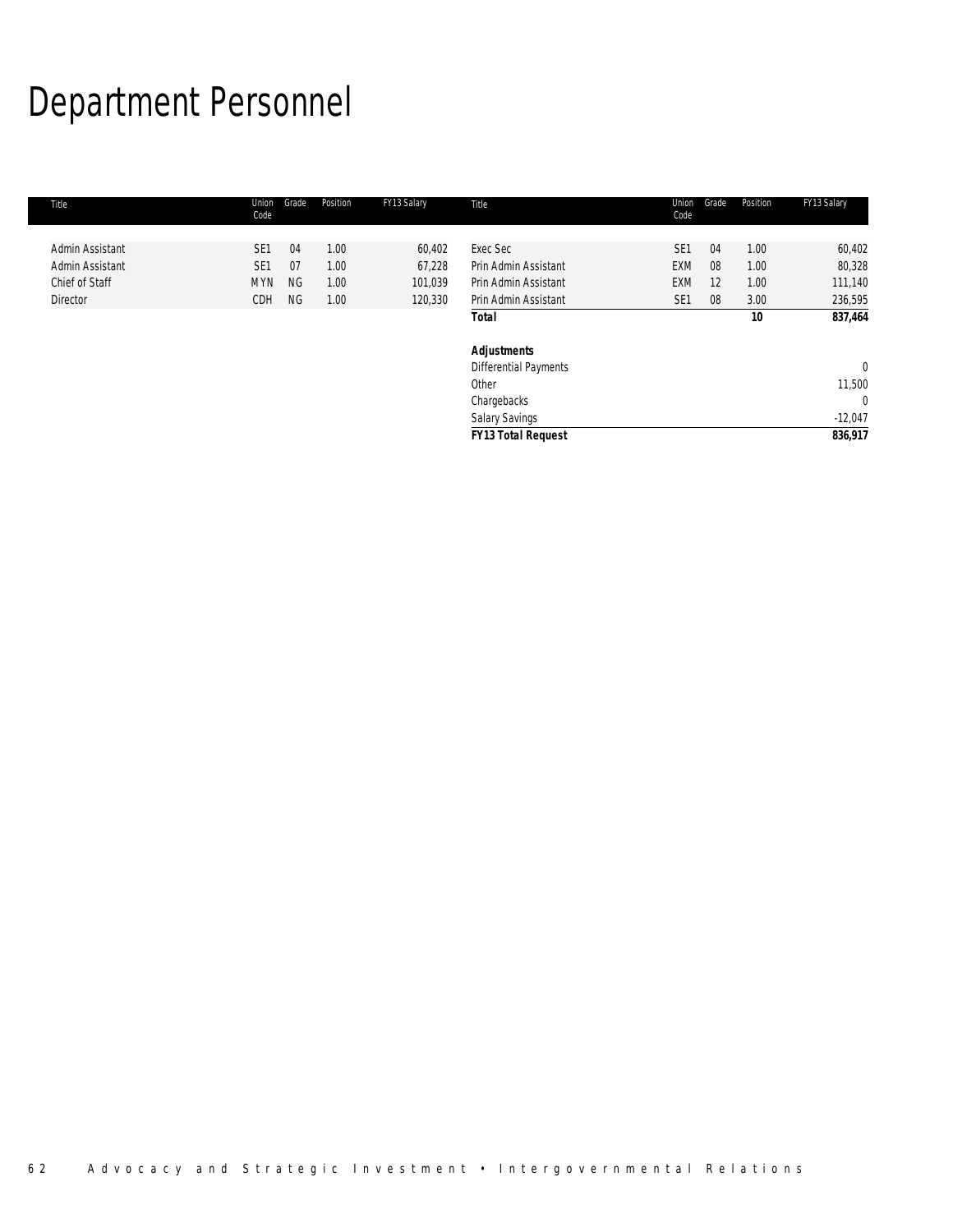# Program 1. Intergovernmental Relations

### *Marie St. Fleur, Manager Organization: 150100*

#### *Program Description*

The department tracks legislation and policy initiatives that concern the City directly or urban and regional affairs more generally. It arranges for testimony by the Mayor, or on behalf of the Mayor, at legislative hearings of special concern. It maintains liaison with and coordinates the City's participation in national, state and municipal organizations and further coordinates with all the departments of the city on policy and budget issues.

### *Program Strategies*

• To advocate on behalf of the City at the federal, state, and local level on matters of legislation.

| <b>Performance Measures</b>                                                                               | Actual '10         | Actual '11         | Projected '12      | Target '13         |
|-----------------------------------------------------------------------------------------------------------|--------------------|--------------------|--------------------|--------------------|
| City legislative items monitored<br>Federal legislative items monitored<br>State legislative items passed |                    | 36<br>34           | 73<br>37<br>86     | 65<br>40<br>30     |
| <b>Operating Budget</b>                                                                                   | Actual '10         | Actual '11         | Approp '12         | <b>Budget '13</b>  |
| Personnel Services<br>Non Personnel                                                                       | 556.371<br>375,850 | 667.830<br>356,884 | 721.501<br>355,163 | 750,072<br>359,970 |
| <b>Total</b>                                                                                              | 932,221            | 1,024,714          | 1,076,664          | 1,110,042          |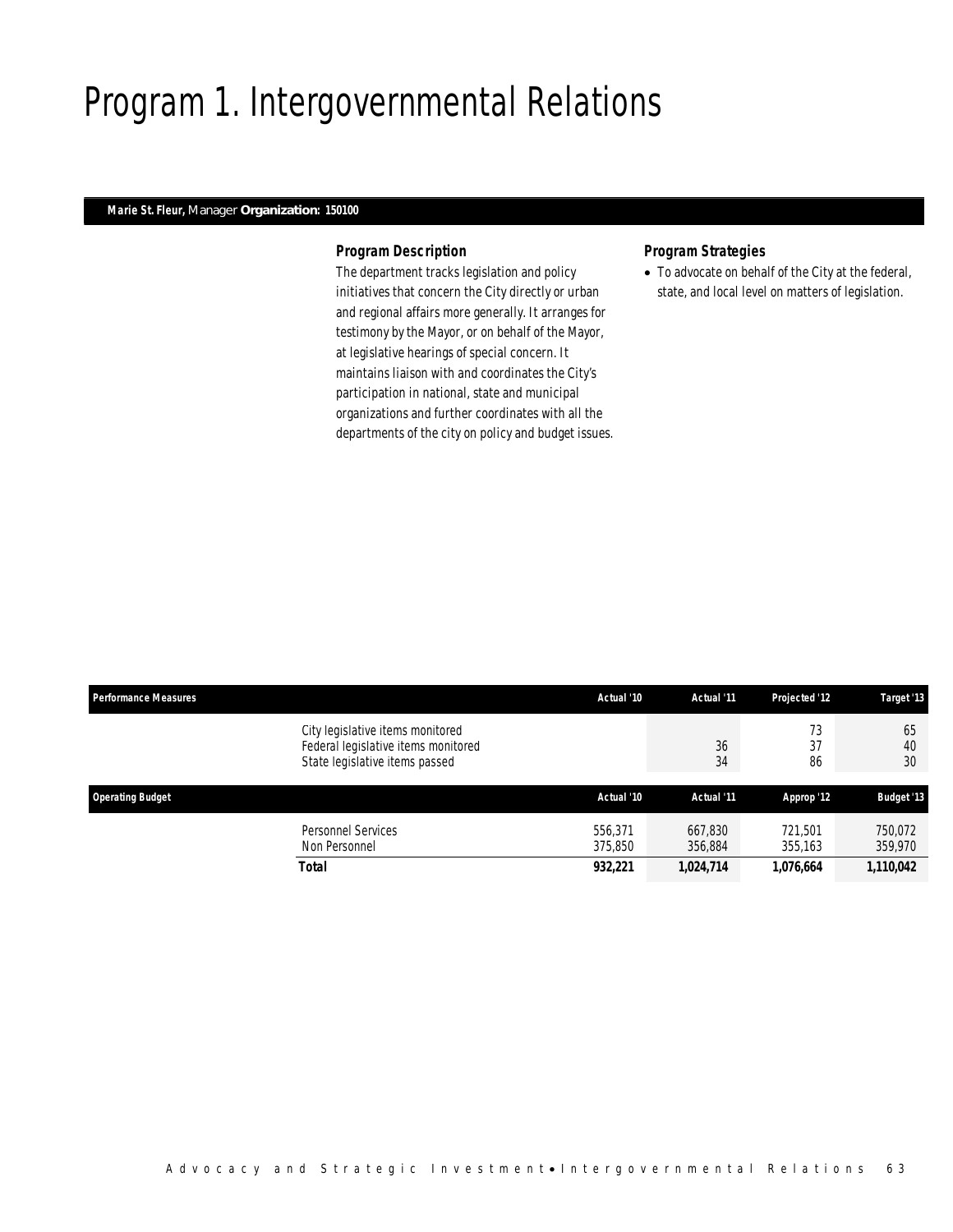### Program 2. Grants Administration

### *Laureen Wood, Manager Organization: 150200*

#### *Program Description*

The IGR office provides City departments with professional assistance in resource development. As a champion for the City, the Office will prioritize and maximize coordinated and collaborative grant application resources to address the Mayor's strategic goals.

### *Program Strategies*

- To improve communication to the Mayor, City Council, City departments, and community-based organizations about resource development opportunities.
- To provide grantwriting support to all departments in an effort to submit successful coordinated grant applications.

| <b>Performance Measures</b> |                                                                                                      | Actual '10      | Actual '11    | Projected '12 | Target '13        |
|-----------------------------|------------------------------------------------------------------------------------------------------|-----------------|---------------|---------------|-------------------|
|                             | Funding Update subscribers<br>Grant opportunities identified in the Funding<br>Update                | 3,652<br>387    | 3.959<br>532  | 4,307<br>377  | 4,450<br>400      |
|                             | Individuals and agencies receiving technical<br>assistance to support the Mayor's strategic<br>goals | 77              | 66            | 59            | 60                |
| <b>Operating Budget</b>     |                                                                                                      | Actual '10      | Actual '11    | Approp '12    | <b>Budget '13</b> |
|                             | <b>Personnel Services</b><br>Non Personnel                                                           | 71.049<br>1,889 | 46.324<br>453 | 86.758<br>745 | 86.844<br>745     |
|                             | Total                                                                                                | 72,938          | 46,777        | 87,503        | 87,589            |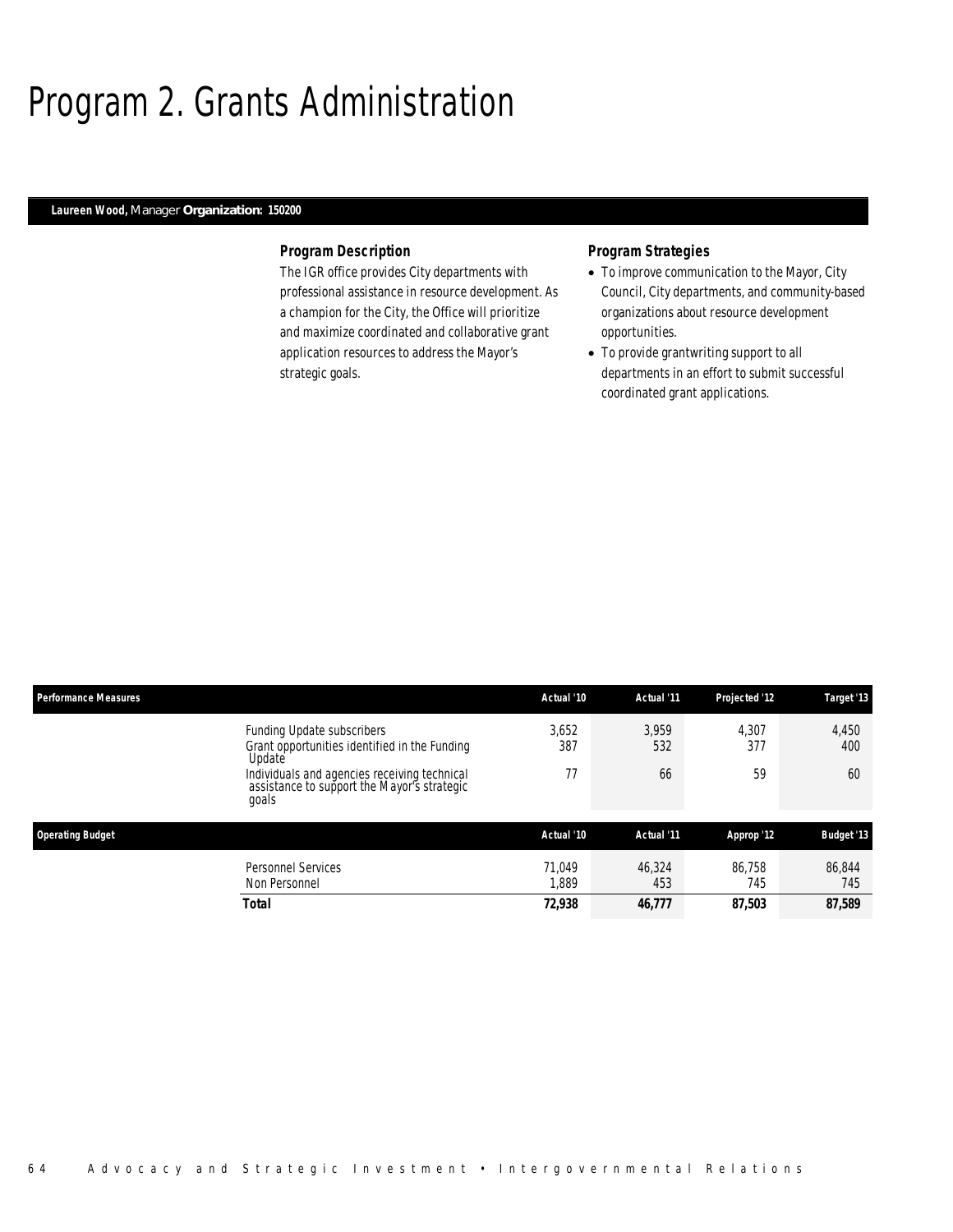### Office of New Bostonians Operating Budget

#### *Cheng Imm Tan, Director Appropriation: 113*

### *Department Mission*

The mission of the Office of New Bostonians is to strengthen the ability of immigrants, and the diverse cultural and linguistic communities of which they are a part, to fully participate in the economic, civic, social, and cultural life of the City of Boston, and to promote the commemoration and public understanding of the contributions of immigrants.

#### *FY13 Performance Strategies*

- Access to immigration information and legal representation.
- To improve access to City and community resources.
- To increase access and improvement to ESOL delivery system.

| <b>Operating Budget</b>      | Program Name                               | Total Actual '10  | Total Actual '11  | Total Approp '12  | <b>Total Budget '13</b> |
|------------------------------|--------------------------------------------|-------------------|-------------------|-------------------|-------------------------|
|                              | New Bostonians                             | 309.204           | 318,567           | 336.849           | 346,841                 |
|                              | <b>Total</b>                               | 309,204           | 318,567           | 336,849           | 346,841                 |
| <b>External Funds Budget</b> | <b>Fund Name</b>                           | Total Actual '10  | Total Actual '11  | Total Approp '12  | <b>Total Budget '13</b> |
|                              | New Bostonians Contributions               | 1.125             | 1.363             | 196.303           | 167.500                 |
|                              | <b>Total</b>                               | 1,125             | 1,363             | 196,303           | 167,500                 |
| <b>Operating Budget</b>      |                                            | Actual '10        | Actual '11        | Approp '12        | <b>Budget '13</b>       |
|                              | <b>Personnel Services</b><br>Non Personnel | 293,310<br>15,894 | 302.827<br>15,740 | 320.108<br>16.741 | 328,471<br>18,370       |
|                              | <b>Total</b>                               | 309,204           | 318,567           | 336.849           | 346,841                 |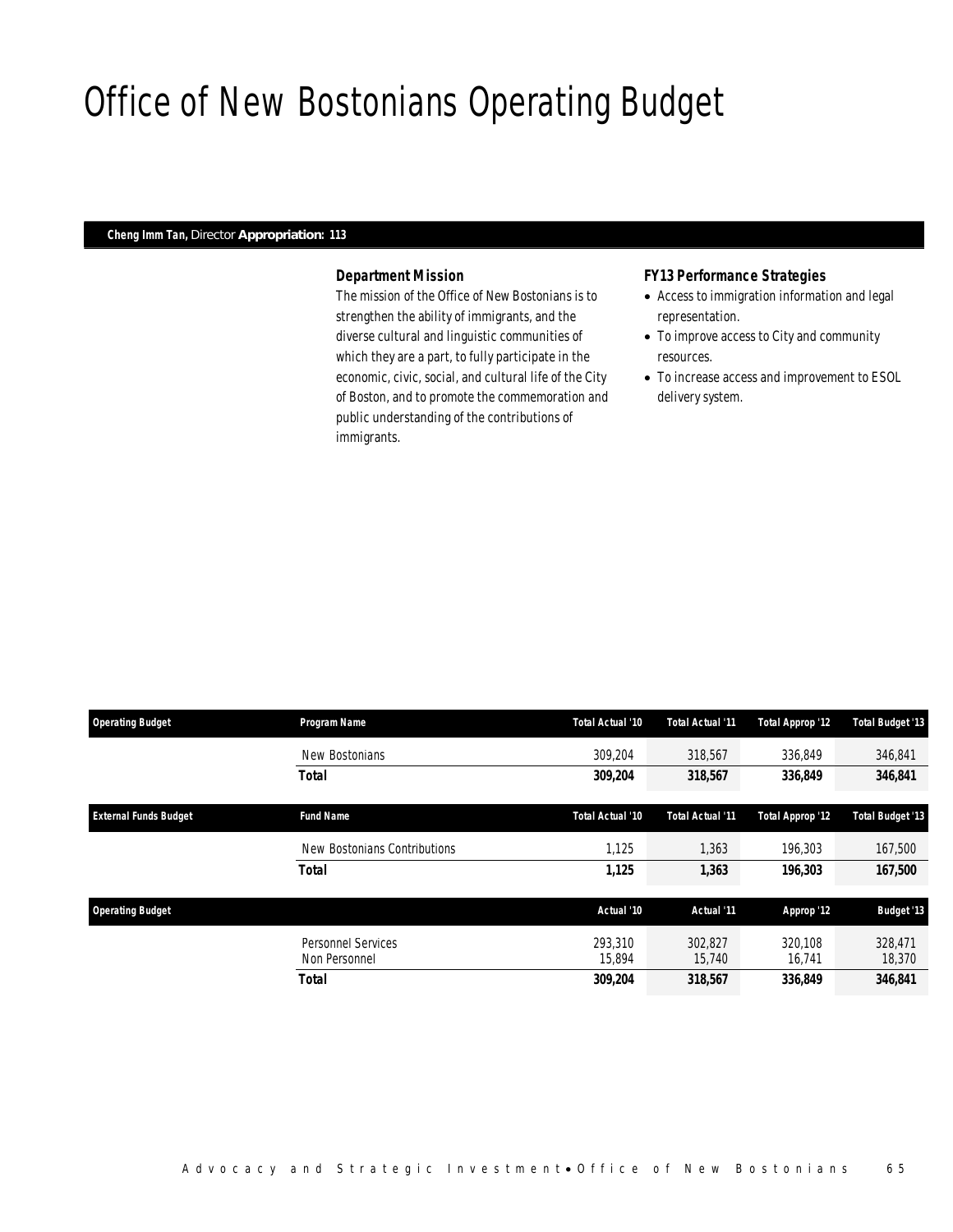# Office of New Bostonians Operating Budget



#### *Description of Services*

The Office of New Bostonians provides public education to inform immigrants about City services, information and referral to community services as well as information in conducting outreach to immigrant groups. The Office conducts on-going outreach, including surveys to identify concerns and problems that immigrants face in Boston. The Office works with City departments to better reach and serve diverse cultural and linguistic communities and create a welcoming multicultural environment. The Office collaborates with other agencies to promote multiculturalism and understanding of immigrant history.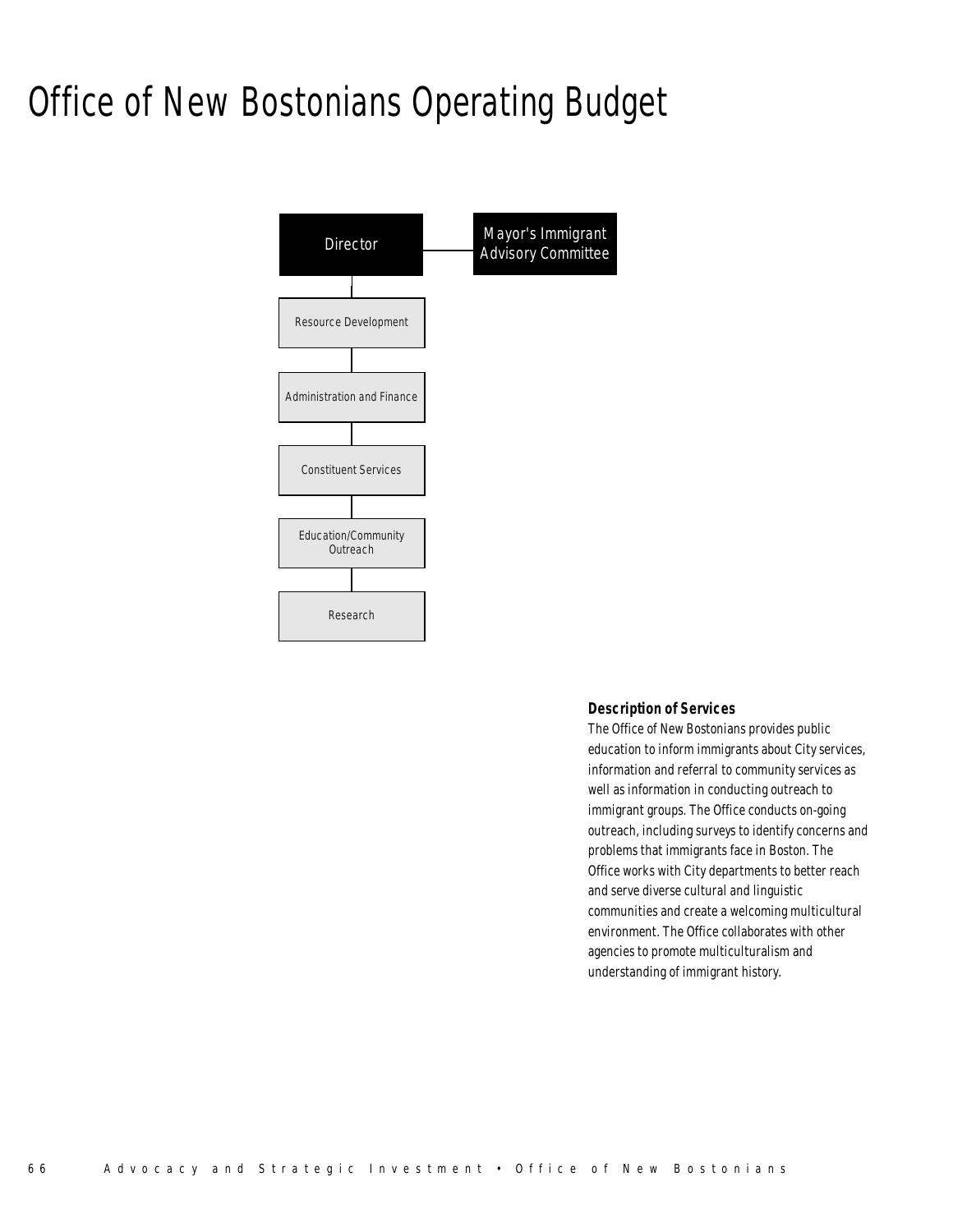# Department History

| <b>Personnel Services</b>       |                                                                                                                                                                                                                                                                                                      | FY10 Expenditure                                                                                 | FY11 Expenditure                                                                            | FY12 Appropriation                                                                               | FY13 Adopted                                                                                              | Inc/Dec 12 vs 13                                                                                                                 |
|---------------------------------|------------------------------------------------------------------------------------------------------------------------------------------------------------------------------------------------------------------------------------------------------------------------------------------------------|--------------------------------------------------------------------------------------------------|---------------------------------------------------------------------------------------------|--------------------------------------------------------------------------------------------------|-----------------------------------------------------------------------------------------------------------|----------------------------------------------------------------------------------------------------------------------------------|
|                                 | 51000 Permanent Employees<br>51100 Emergency Employees<br>51200 Overtime<br>51600 Unemployment Compensation<br>51700 Workers' Compensation<br><b>Total Personnel Services</b>                                                                                                                        | 293,310<br>0<br>$\mathbf 0$<br>0<br>$\overline{0}$<br>293,310                                    | 302,827<br>$\overline{0}$<br>$\mathbf 0$<br>0<br>$\theta$<br>302,827                        | 320,108<br>0<br>$\mathbf 0$<br>0<br>0<br>320,108                                                 | 328,471<br>$\mathbf{0}$<br>$\mathbf 0$<br>$\mathbf{0}$<br>$\mathbf{0}$<br>328,471                         | 8,363<br>$\overline{0}$<br>$\overline{0}$<br>$\mathbf{0}$<br>$\theta$<br>8,363                                                   |
| <b>Contractual Services</b>     |                                                                                                                                                                                                                                                                                                      | FY10 Expenditure                                                                                 | FY11 Expenditure                                                                            | FY12 Appropriation                                                                               | FY13 Adopted                                                                                              | Inc/Dec 12 vs 13                                                                                                                 |
|                                 | 52100 Communications<br>52200 Utilities<br>52400 Snow Removal<br>52500 Garbage/Waste Removal<br>52600 Repairs Buildings & Structures<br>52700 Repairs & Service of Equipment<br>52800 Transportation of Persons<br>52900 Contracted Services<br><b>Total Contractual Services</b>                    | 3,769<br>0<br>0<br>0<br>0<br>540<br>0<br>9,672<br>13,981                                         | 3,229<br>0<br>0<br>$\overline{0}$<br>0<br>807<br>$\boldsymbol{0}$<br>9,322<br>13,358        | 4,736<br>0<br>0<br>0<br>0<br>550<br>0<br>9,620<br>14,906                                         | 3,240<br>$\mathbf 0$<br>$\mathbf{0}$<br>$\mathbf{0}$<br>$\mathbf 0$<br>550<br>900<br>9,020<br>13,710      | $-1,496$<br>$\mathbf 0$<br>$\overline{0}$<br>$\overline{0}$<br>$\mathbf 0$<br>$\overline{0}$<br>900<br>$-600$<br>$-1,196$        |
| <b>Supplies &amp; Materials</b> |                                                                                                                                                                                                                                                                                                      | FY10 Expenditure                                                                                 | FY11 Expenditure                                                                            | FY12 Appropriation                                                                               | FY13 Adopted                                                                                              | Inc/Dec 12 vs 13                                                                                                                 |
|                                 | 53000 Auto Energy Supplies<br>53200 Food Supplies<br>53400 Custodial Supplies<br>53500 Med, Dental, & Hosp Supply<br>53600 Office Supplies and Materials<br>53700 Clothing Allowance<br>53800 Educational Supplies & Mat<br>53900 Misc Supplies & Materials<br><b>Total Supplies &amp; Materials</b> | $\boldsymbol{0}$<br>680<br>0<br>$\mathbf 0$<br>811<br>$\mathbf 0$<br>$\mathbf 0$<br>197<br>1,688 | $\boldsymbol{0}$<br>681<br>0<br>$\mathbf 0$<br>1,320<br>0<br>$\overline{0}$<br>142<br>2,143 | $\boldsymbol{0}$<br>700<br>0<br>$\mathbf 0$<br>860<br>$\theta$<br>$\overline{0}$<br>175<br>1,735 | $\mathbf 0$<br>700<br>$\mathbf{0}$<br>$\mathbf 0$<br>860<br>$\mathbf 0$<br>$\mathbf{0}$<br>1,800<br>3,360 | $\mathbf{0}$<br>$\mathbf 0$<br>$\mathbf{0}$<br>$\overline{0}$<br>$\mathbf 0$<br>$\mathbf{0}$<br>$\overline{0}$<br>1,625<br>1,625 |
| <b>Current Chgs &amp; Oblig</b> |                                                                                                                                                                                                                                                                                                      | FY10 Expenditure                                                                                 | FY11 Expenditure                                                                            | FY12 Appropriation                                                                               | FY13 Adopted                                                                                              | Inc/Dec 12 vs 13                                                                                                                 |
|                                 | 54300 Workers' Comp Medical<br>54400 Legal Liabilities<br>54500 Aid To Veterans<br>54600 Current Charges H&I<br>54700 Indemnification<br>54900 Other Current Charges<br>Total Current Chgs & Oblig                                                                                                   | $\boldsymbol{0}$<br>$\mathbf 0$<br>0<br>0<br>$\mathbf 0$<br>225<br>225                           | $\boldsymbol{0}$<br>$\mathbf 0$<br>0<br>$\overline{0}$<br>$\overline{0}$<br>73<br>73        | 0<br>$\mathbf 0$<br>0<br>$\mathbf 0$<br>0<br>100<br>100                                          | $\boldsymbol{0}$<br>$\mathbf 0$<br>$\mathbf{0}$<br>$\mathbf{0}$<br>$\mathbf{0}$<br>1,300<br>1,300         | $\mathbf{0}$<br>$\mathbf 0$<br>$\overline{0}$<br>$\overline{0}$<br>$\overline{0}$<br>1,200<br>1,200                              |
| Equipment                       |                                                                                                                                                                                                                                                                                                      | FY10 Expenditure                                                                                 | FY11 Expenditure                                                                            | FY12 Appropriation                                                                               | FY13 Adopted                                                                                              | Inc/Dec 12 vs 13                                                                                                                 |
|                                 | 55000 Automotive Equipment<br>55400 Lease/Purchase<br>55600 Office Furniture & Equipment<br>55900 Misc Equipment<br><b>Total Equipment</b>                                                                                                                                                           | $\mathbf 0$<br>$\overline{0}$<br>$\boldsymbol{0}$<br>$\mathbf 0$<br>0                            | $\mathbf 0$<br>$\Omega$<br>$\boldsymbol{0}$<br>166<br>166                                   | $\mathbf 0$<br>0<br>$\boldsymbol{0}$<br>$\mathbf 0$<br>0                                         | $\mathbf 0$<br>$\mathbf{0}$<br>$\boldsymbol{0}$<br>$\mathbf 0$<br>0                                       | $\mathbf 0$<br>$\overline{0}$<br>$\mathbf 0$<br>$\mathbf 0$<br>0                                                                 |
| <b>Other</b>                    |                                                                                                                                                                                                                                                                                                      | FY10 Expenditure                                                                                 | FY11 Expenditure                                                                            | FY12 Appropriation                                                                               | FY13 Adopted                                                                                              | Inc/Dec 12 vs 13                                                                                                                 |
|                                 | 56200 Special Appropriation<br>57200 Structures & Improvements<br>58000 Land & Non-Structure<br><b>Total Other</b>                                                                                                                                                                                   | $\boldsymbol{0}$<br>0<br>$\mathbf 0$<br>0                                                        | 0<br>$\mathbf 0$<br>$\mathbf 0$<br>0                                                        | $\overline{0}$<br>0<br>0<br>0                                                                    | $\boldsymbol{0}$<br>$\mathbf 0$<br>$\mathbf{0}$<br>0                                                      | 0<br>$\mathbf 0$<br>$\mathbf 0$<br>0                                                                                             |
|                                 | <b>Grand Total</b>                                                                                                                                                                                                                                                                                   | 309,204                                                                                          | 318,567                                                                                     | 336,849                                                                                          | 346,841                                                                                                   | 9,992                                                                                                                            |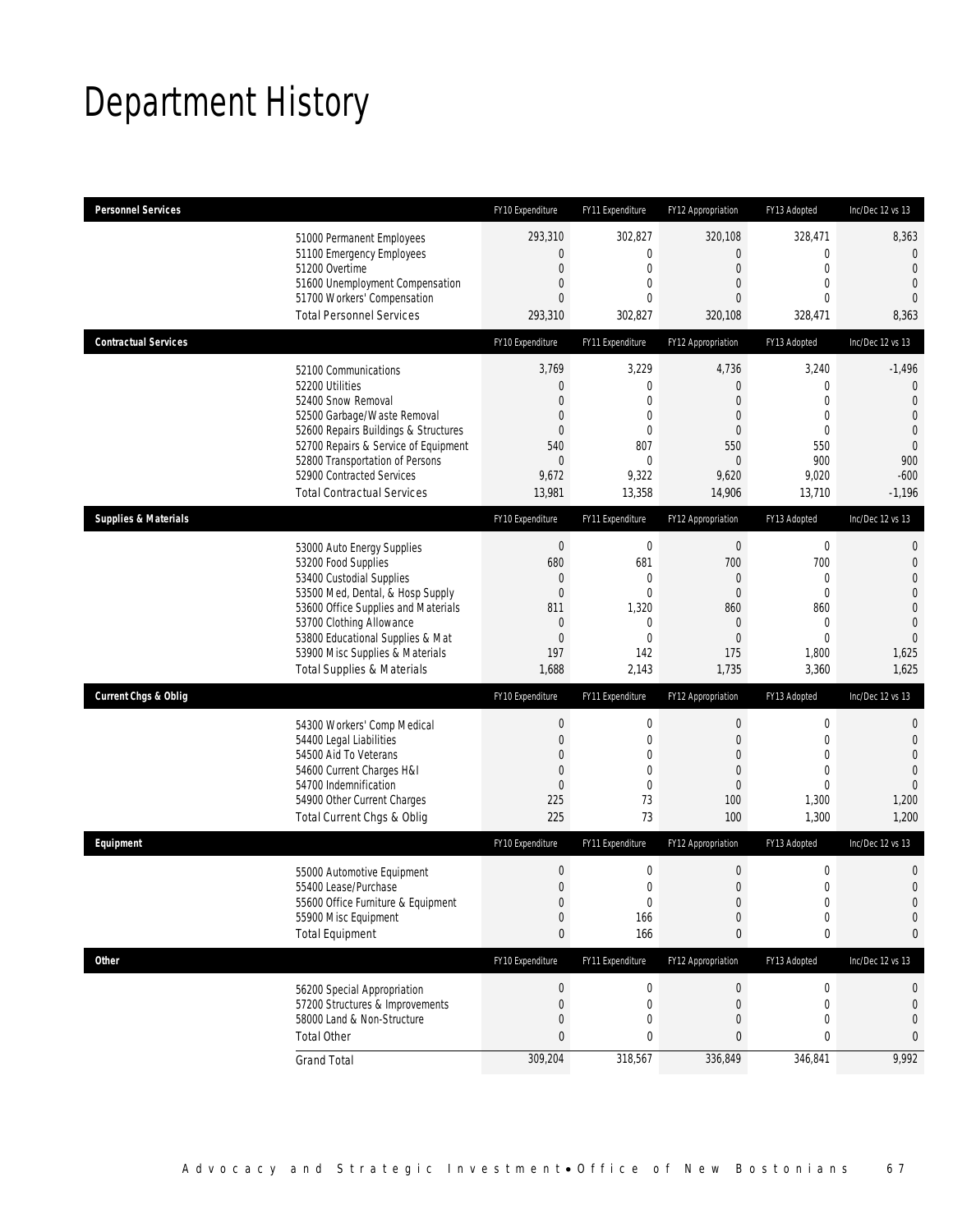# Department Personnel

| Title                            | Union<br>Code | Grade | Position | FY13 Salary | Title                        | Union<br>Code   | Grade     | Position | FY13 Salary    |
|----------------------------------|---------------|-------|----------|-------------|------------------------------|-----------------|-----------|----------|----------------|
| Community Outreach Coordinator   | MYO           | 07    | 1.00     | 59,964      | <b>Director</b>              | <b>CDH</b>      | <b>NG</b> | 1.00     | 88,752         |
| Constituent Advocacy Coordinator | MY0           | - 06  | 1.00     | 57,849      | <b>Exec Assistant</b>        | MY <sub>0</sub> | 06        | 1.00     | 57,849         |
|                                  |               |       |          |             | Resource Development Manager | MY <sub>0</sub> | 06        | 1.00     | 57,849         |
|                                  |               |       |          |             | <b>Total</b>                 |                 |           | 5        | 322,264        |
|                                  |               |       |          |             | <b>Adjustments</b>           |                 |           |          |                |
|                                  |               |       |          |             | Differential Payments        |                 |           |          | $\overline{0}$ |
|                                  |               |       |          |             | Other                        |                 |           |          | 6,207          |
|                                  |               |       |          |             | Chargebacks                  |                 |           |          | $\mathbf{0}$   |
|                                  |               |       |          |             | Salary Savings               |                 |           |          | $\mathbf{0}$   |
|                                  |               |       |          |             | <b>FY13 Total Request</b>    |                 |           |          | 328,471        |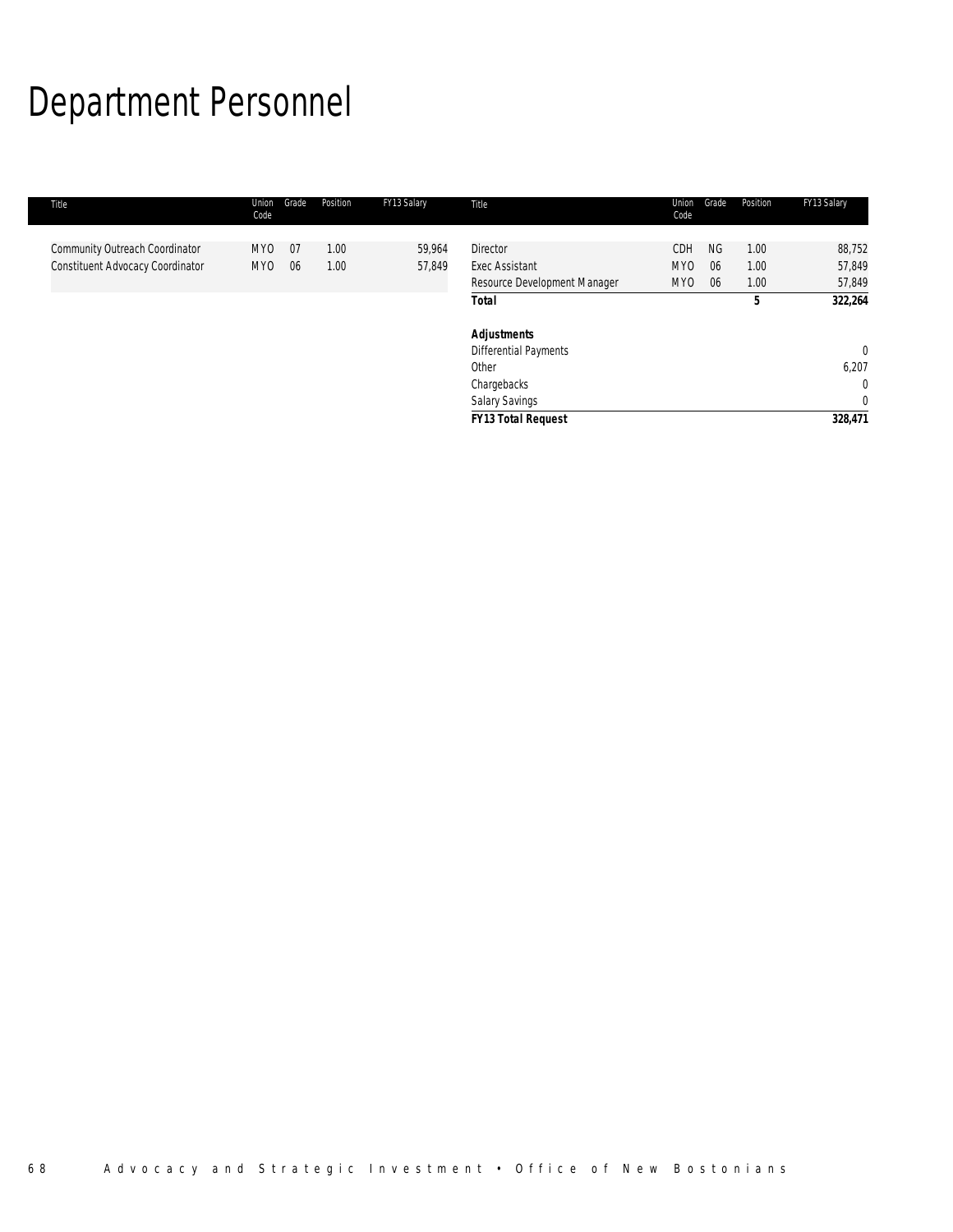# External Funds History

| <b>Personnel Services</b>       |                                                                         | FY10 Expenditure                     | FY11 Expenditure            | FY12 Appropriation                   | FY13 Adopted                | Inc/Dec 12 vs 13              |
|---------------------------------|-------------------------------------------------------------------------|--------------------------------------|-----------------------------|--------------------------------------|-----------------------------|-------------------------------|
|                                 | 51000 Permanent Employees                                               | $\boldsymbol{0}$                     | $\mathbf 0$                 | $\boldsymbol{0}$                     | $\boldsymbol{0}$            | $\mathbf 0$                   |
|                                 | 51100 Emergency Employees                                               | $\boldsymbol{0}$                     | $\overline{0}$              | $\overline{0}$                       | $\mathbf 0$                 | $\mathbf 0$                   |
|                                 | 51200 Overtime                                                          | $\boldsymbol{0}$                     | 0                           | $\boldsymbol{0}$                     | $\mathbf 0$                 | $\mathbf{0}$                  |
|                                 | 51300 Part Time Employees                                               | 0                                    | 0                           | $\overline{0}$                       | $\mathbf{0}$                | $\overline{0}$                |
|                                 | 51400 Health Insurance<br>51500 Pension & Annunity                      | 0<br>0                               | 0<br>0                      | $\mathbf{0}$<br>$\overline{0}$       | $\mathbf{0}$<br>$\mathbf 0$ | $\overline{0}$<br>$\mathbf 0$ |
|                                 | 51600 Unemployment Compensation                                         | 0                                    | $\mathbf{0}$                | $\mathbf{0}$                         | $\mathbf{0}$                | $\mathbf 0$                   |
|                                 | 51700 Workers' Compensation                                             | $\mathbf 0$                          | 0                           | $\mathbf{0}$                         | $\boldsymbol{0}$            | $\mathbf{0}$                  |
|                                 | 51800 Indirect Costs                                                    | 0                                    | 0                           | $\overline{0}$                       | $\mathbf{0}$                | $\overline{0}$                |
|                                 | 51900 Medicare                                                          | $\boldsymbol{0}$                     | 0                           | $\mathbf{0}$                         | $\mathbf 0$                 | $\overline{0}$                |
|                                 | <b>Total Personnel Services</b>                                         | 0                                    | 0                           | $\mathbf{0}$                         | 0                           | $\mathbf{0}$                  |
| <b>Contractual Services</b>     |                                                                         | FY10 Expenditure                     | FY11 Expenditure            | FY12 Appropriation                   | FY13 Adopted                | Inc/Dec 12 vs 13              |
|                                 | 52100 Communications                                                    | $\boldsymbol{0}$                     | $\boldsymbol{0}$            | $\boldsymbol{0}$                     | $\boldsymbol{0}$            | $\mathbf 0$                   |
|                                 | 52200 Utilities                                                         | $\boldsymbol{0}$                     | 0                           | $\mathbf{0}$                         | $\mathbf 0$                 | $\mathbf 0$                   |
|                                 | 52400 Snow Removal                                                      | 0                                    | 0                           | $\overline{0}$                       | $\mathbf{0}$                | $\overline{0}$                |
|                                 | 52500 Garbage/Waste Removal<br>52600 Repairs Buildings & Structures     | 0<br>0                               | $\mathbf 0$<br>$\mathbf{0}$ | $\mathbf{0}$<br>$\mathbf{0}$         | $\mathbf 0$<br>$\mathbf{0}$ | $\overline{0}$<br>$\mathbf 0$ |
|                                 | 52700 Repairs & Service of Equipment                                    | $\boldsymbol{0}$                     | $\mathbf 0$                 | $\boldsymbol{0}$                     | $\mathbf 0$                 | $\overline{0}$                |
|                                 | 52800 Transportation of Persons                                         | 0                                    | 10                          | $\overline{0}$                       | $\mathbf 0$                 | $\overline{0}$                |
|                                 | 52900 Contracted Services                                               | 0                                    | 250                         | 194,467                              | 166,500                     | $-27,967$                     |
|                                 | <b>Total Contractual Services</b>                                       | $\pmb{0}$                            | 260                         | 194,467                              | 166,500                     | $-27,967$                     |
| <b>Supplies &amp; Materials</b> |                                                                         | FY10 Expenditure                     | FY11 Expenditure            | FY12 Appropriation                   | FY13 Adopted                | Inc/Dec 12 vs 13              |
|                                 | 53000 Auto Energy Supplies                                              | $\boldsymbol{0}$                     | $\mathbf 0$                 | $\boldsymbol{0}$                     | $\boldsymbol{0}$            | 0                             |
|                                 | 53200 Food Supplies                                                     | 1,125                                | 1,050                       | 1,447                                | 1,000                       | $-447$                        |
|                                 | 53400 Custodial Supplies                                                | $\mathbf 0$                          | 0                           | $\mathbf{0}$                         | 0                           | $\mathbf{0}$                  |
|                                 | 53500 Med, Dental, & Hosp Supply<br>53600 Office Supplies and Materials | $\mathbf 0$<br>0                     | $\mathbf 0$<br>$\mathbf{0}$ | $\boldsymbol{0}$<br>180              | $\mathbf 0$<br>$\mathbf{0}$ | $\overline{0}$<br>$-180$      |
|                                 | 53700 Clothing Allowance                                                | $\boldsymbol{0}$                     | $\mathbf 0$                 | $\mathbf{0}$                         | $\mathbf 0$                 | $\mathbf{0}$                  |
|                                 | 53800 Educational Supplies & Mat                                        | $\mathbf 0$                          | $\mathbf{0}$                | $\mathbf{0}$                         | $\mathbf{0}$                | $\mathbf 0$                   |
|                                 | 53900 Misc Supplies & Materials                                         | $\overline{0}$                       | 53                          | 209                                  | $\mathbf{0}$                | $-209$                        |
|                                 | <b>Total Supplies &amp; Materials</b>                                   | 1,125                                | 1,103                       | 1,936                                | 1,000                       | $-836$                        |
| <b>Current Chgs &amp; Oblig</b> |                                                                         | FY10 Expenditure                     | FY11 Expenditure            | FY12 Appropriation                   | FY13 Adopted                | Inc/Dec 12 vs 13              |
|                                 | 54300 Workers' Comp Medical                                             | $\boldsymbol{0}$                     | $\boldsymbol{0}$            | $\boldsymbol{0}$                     | $\boldsymbol{0}$            | $\mathbf 0$                   |
|                                 | 54400 Legal Liabilities                                                 | $\boldsymbol{0}$                     | 0                           | $\boldsymbol{0}$                     | $\boldsymbol{0}$            | $\mathbf 0$                   |
|                                 | 54600 Current Charges H&I                                               | $\mathbf{0}$                         | 0                           | $\mathbf{0}$                         | $\mathbf{0}$                | $\overline{0}$                |
|                                 | 54700 Indemnification<br>54900 Other Current Charges                    | $\boldsymbol{0}$<br>$\mathbf 0$      | 0<br>0                      | 0<br>0                               | $\mathbf 0$<br>$\mathbf 0$  | $\overline{0}$<br>0           |
|                                 | Total Current Chgs & Oblig                                              | $\mathbf{0}$                         | 0                           | 0                                    | $\mathbf{0}$                | $\mathbf{0}$                  |
| Equipment                       |                                                                         | FY10 Expenditure                     | FY11 Expenditure            | FY12 Appropriation                   | FY13 Adopted                | Inc/Dec 12 vs 13              |
|                                 |                                                                         |                                      |                             |                                      |                             |                               |
|                                 | 55000 Automotive Equipment<br>55400 Lease/Purchase                      | $\boldsymbol{0}$<br>$\boldsymbol{0}$ | 0<br>$\mathbf 0$            | $\boldsymbol{0}$<br>$\boldsymbol{0}$ | 0<br>$\boldsymbol{0}$       | 0<br>$\mathbf 0$              |
|                                 | 55600 Office Furniture & Equipment                                      | $\boldsymbol{0}$                     | 0                           | $\overline{0}$                       | $\mathbf{0}$                | 0                             |
|                                 | 55900 Misc Equipment                                                    | $\boldsymbol{0}$                     | 0                           | 0                                    | $\boldsymbol{0}$            | $\mathbf{0}$                  |
|                                 | <b>Total Equipment</b>                                                  | 0                                    | 0                           | 0                                    | $\pmb{0}$                   | $\bf{0}$                      |
| Other                           |                                                                         | FY10 Expenditure                     | FY11 Expenditure            | FY12 Appropriation                   | FY13 Adopted                | Inc/Dec 12 vs 13              |
|                                 | 56200 Special Appropriation                                             | $\boldsymbol{0}$                     | $\boldsymbol{0}$            | $\boldsymbol{0}$                     | $\boldsymbol{0}$            | 0                             |
|                                 | 57200 Structures & Improvements                                         | $\boldsymbol{0}$                     | $\mathbf 0$                 | $\boldsymbol{0}$                     | $\boldsymbol{0}$            | 0                             |
|                                 | 58000 Land & Non-Structure                                              | $\boldsymbol{0}$                     | 0                           | 0                                    | 0                           | $\mathbf 0$                   |
|                                 | <b>Total Other</b>                                                      | $\mathbf{0}$                         | 0                           | $\bf{0}$                             | $\pmb{0}$                   | $\bf{0}$                      |
|                                 | <b>Grand Total</b>                                                      | 1,125                                | 1,363                       | 196,303                              | 167,500                     | 28,303                        |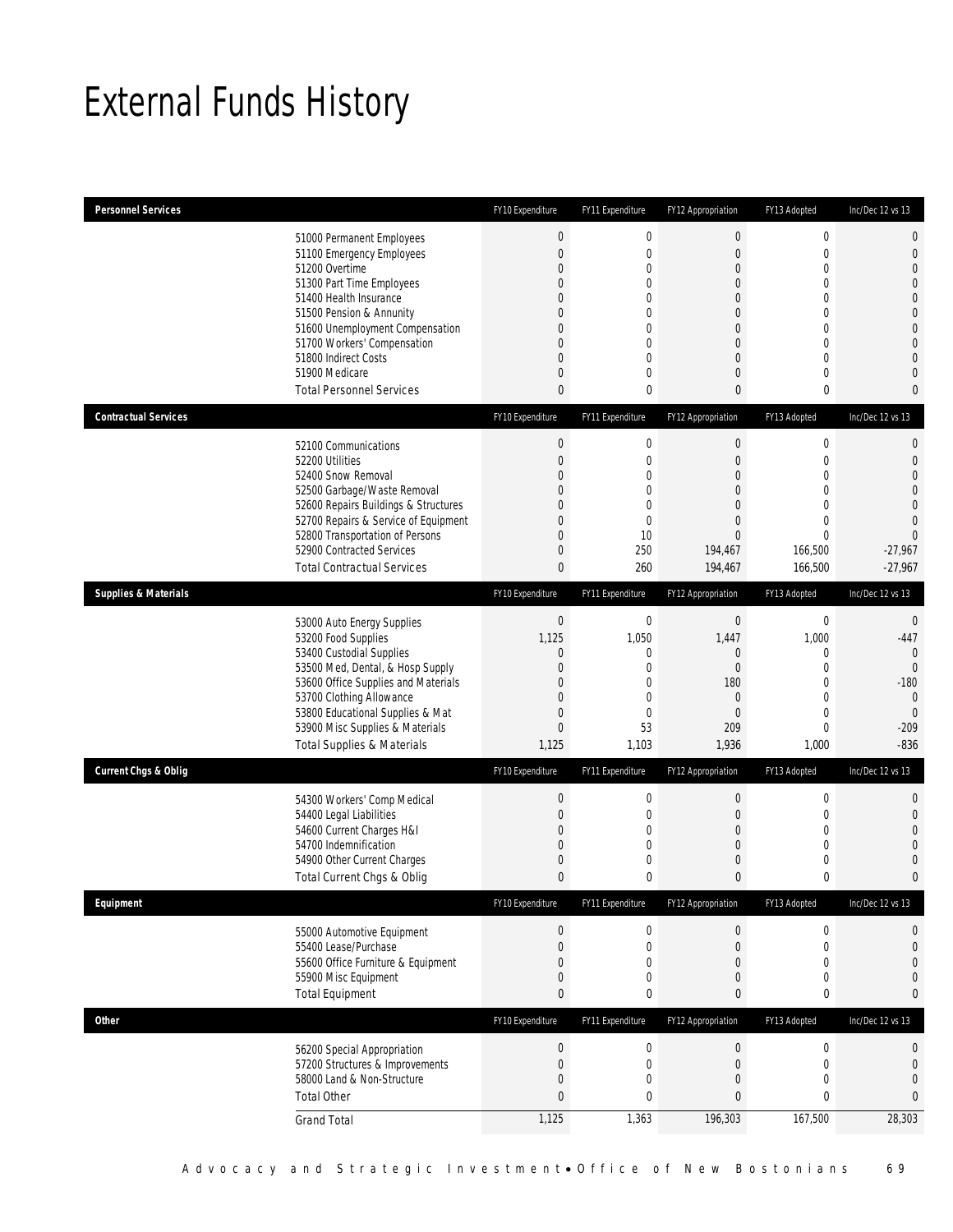### Program 1. New Bostonians

#### *Cheng Imm Tan, Manager Organization: 113100*

#### *Program Description*

The Office of New Bostonians aims at building partnerships with immigrant communities, assisting immigrants to participate in city government, providing cultural competence support for city departments so that they can better serve diverse linguistic and cultural constituents, increasing access to city services for immigrants, and developing leadership among Boston immigrant communities.

### *Program Strategies*

- Access to immigration information and legal representation.
- To improve access to City and community resources.
- To increase access and improvement to ESOL delivery system.

| <b>Performance Measures</b>                                                                 | Actual '10        | Actual '11        | Projected '12     | Target '13        |
|---------------------------------------------------------------------------------------------|-------------------|-------------------|-------------------|-------------------|
| Immigrants served at free immigration clinics                                               | 322               | 298               | 269               | 250               |
| Community Meetings Attended by MONB                                                         | 169               | 205               | 240               | 200               |
| Community organizations assisted by the English<br>for New Bostonians (ENB) Project         | 24                | 23                | 26                | 23                |
| Information and referrals made to city and<br>community resources                           | 1,496             | 1,064             | 864               | 1,000             |
| Students served in ESOL programs created by the<br>English for New Bostonians (ENB) project | 1,000             | 1,340             | 1.121             | 1,000             |
| <b>Operating Budget</b>                                                                     | Actual '10        | Actual '11        | Approp '12        | <b>Budget '13</b> |
| <b>Personnel Services</b><br>Non Personnel                                                  | 293,310<br>15,894 | 302.827<br>15.740 | 320.108<br>16.741 | 328,471<br>18,370 |
| Total                                                                                       | 309,204           | 318.567           | 336.849           | 346.841           |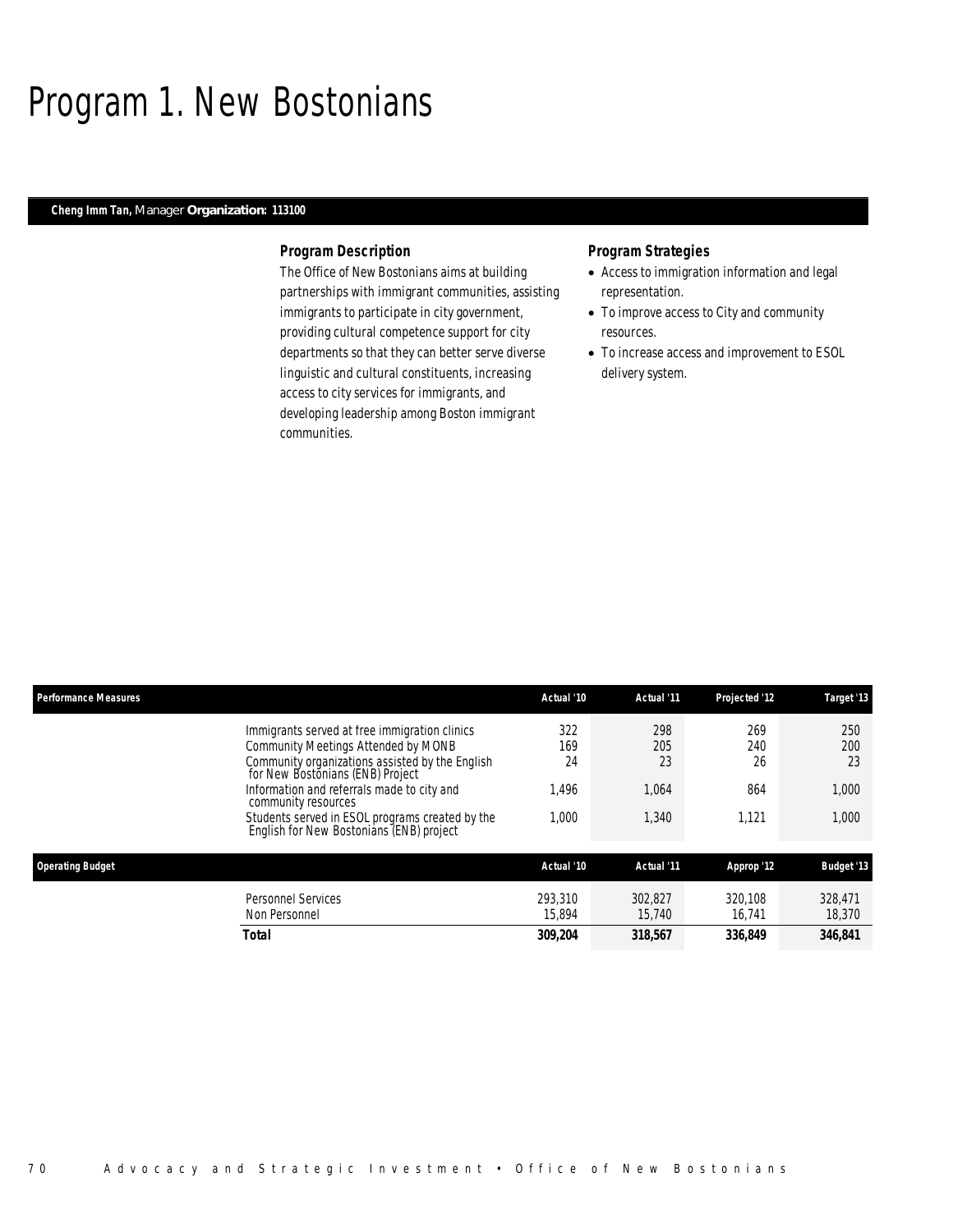### External Funds Projects

*New Bostonian Contributions* 

*Project Mission*<br>The New Bostonians Contribution Fund is funded by small, private donations from the public for the purpose of supporting programs at the Mayor's Office of New Bostonians. It is used to supplement and enhance existing programs that continue to link new city residents with services and opportunities.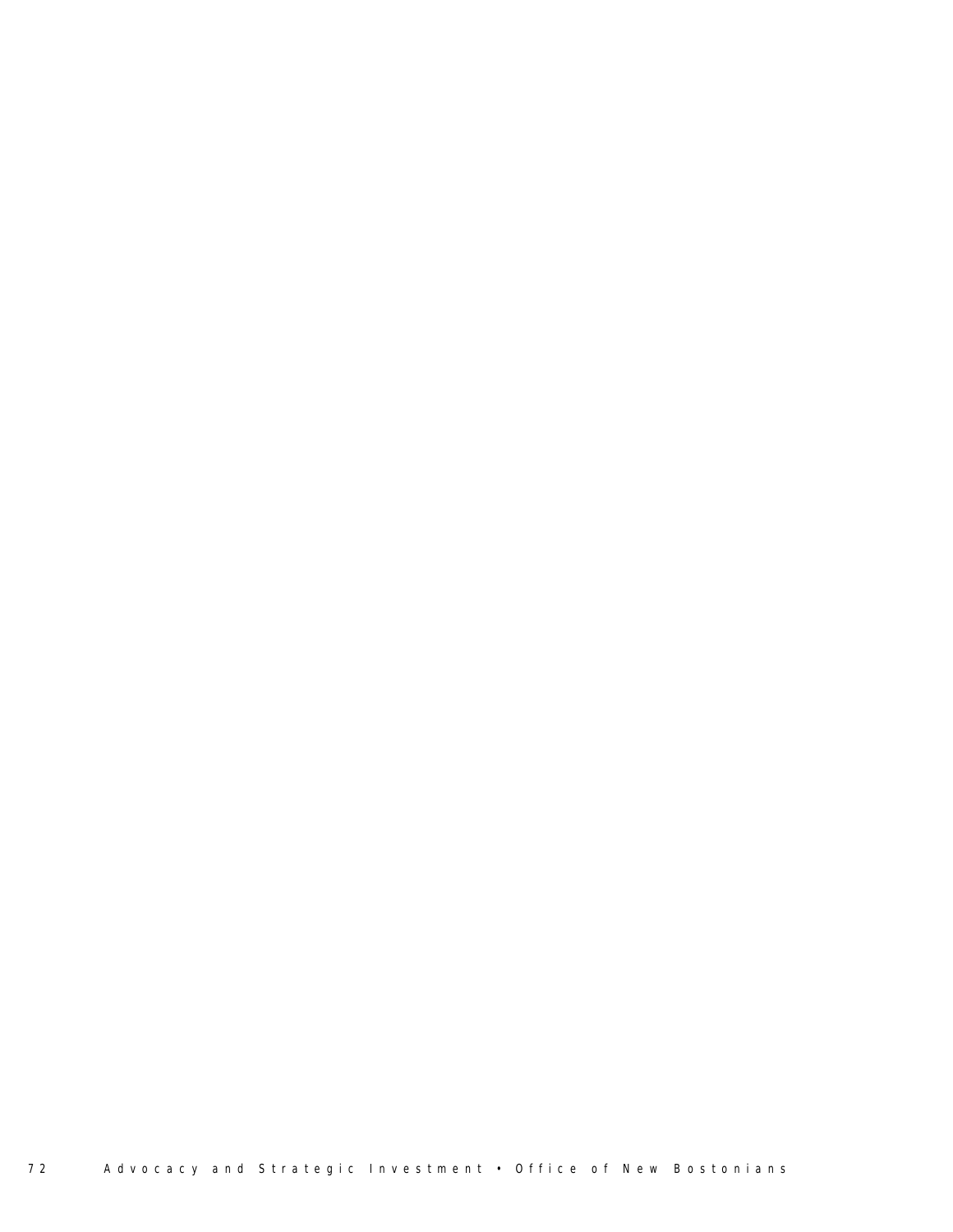### Small & Local Business Operating Budget

#### *Brooke Woodson, Director Appropriation: 156*

### *Department Mission*

The mission of the Small and Local Business Enterprise Office is to create economic opportunity by certifying the availability of and advocating for minority and women-owned business enterprises (MWBEs) to City departments, and advocating on behalf of small and Boston-based business enterprises (SLBEs) to help them compete successfully for City contracts as well as in the Boston area's economy as a whole.

#### *FY13 Performance Strategies*

- To ensure timely certification of SLBE and MWBE applications.
- To increase the proportion of small, local, minority, and women owned businesses that receive City contracts.

| <b>Operating Budget</b> | Program Name                        | Total Actual '10  | Total Actual '11 | Total Approp '12 | <b>Total Budget '13</b> |
|-------------------------|-------------------------------------|-------------------|------------------|------------------|-------------------------|
|                         | Small & Local Business              | 594,365           | 617,712          | 621,637          | 616,134                 |
|                         | <b>Total</b>                        | 594.365           | 617,712          | 621,637          | 616,134                 |
| <b>Operating Budget</b> |                                     | Actual '10        | Actual '11       | Approp '12       | <b>Budget '13</b>       |
|                         | Personnel Services<br>Non Personnel | 580.334<br>14.031 | 610,306<br>7,406 | 612.637<br>9,000 | 606,107<br>10,027       |
|                         | <b>Total</b>                        | 594,365           | 617,712          | 621,637          | 616,134                 |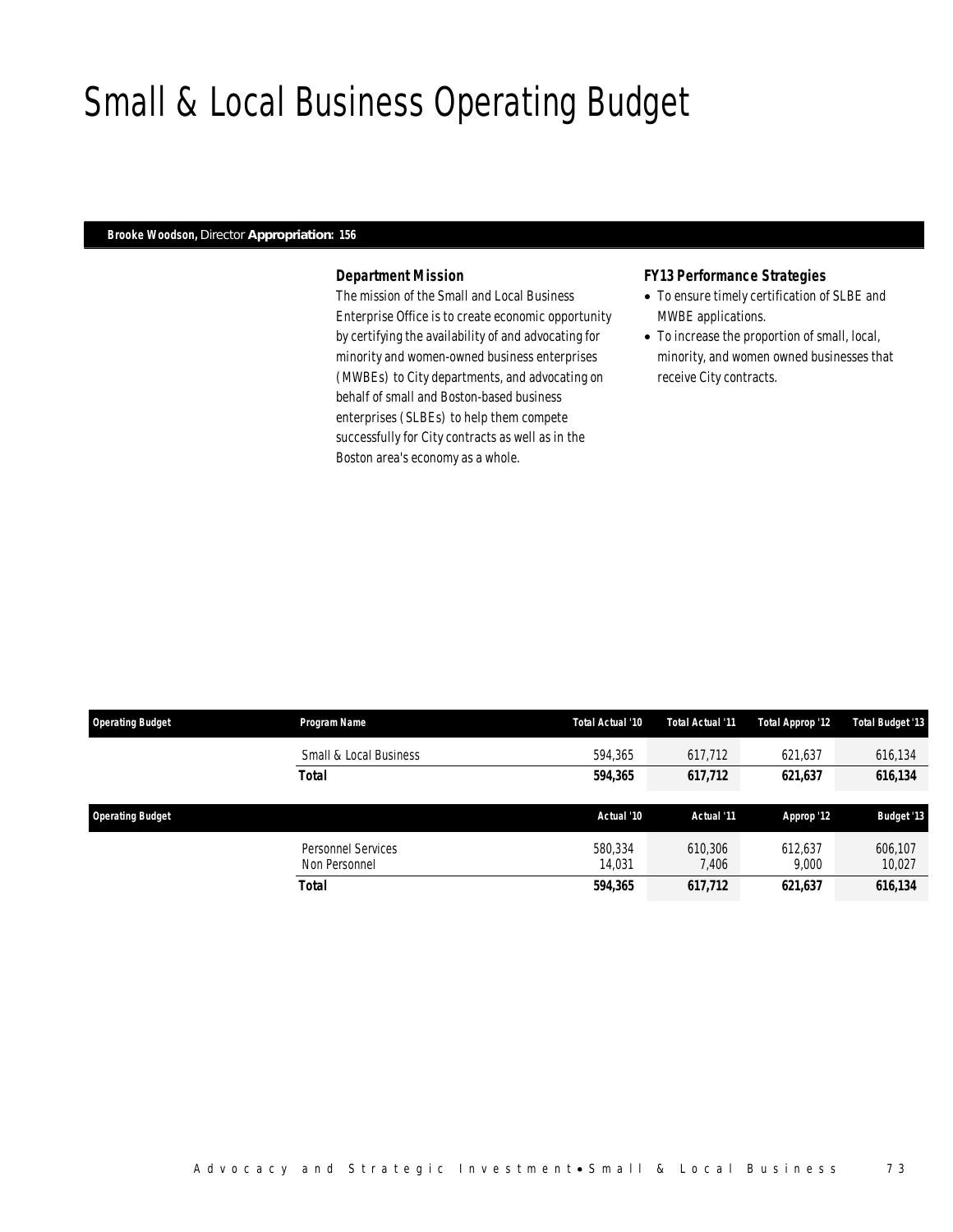# Small & Local Business Operating Budget



### *Authorizing Statutes*

- 2003 Executive Order on Small and Local Business Enterprise Department.
- CBC Ord. §§ 4-4.1-4-4.10.

### *Description of Services*

The Small and Local Business Enterprise Office assists City departments to contract with minority and women-owned businesses and small and Boston-based businesses. The Office provides outreach to minority, women, small and local businesses and assistance to City departments. It also monitors the performance of City departments and produces quarterly and annual performance reports. The Office promotes MWBE and SLBE participation on all City of Boston construction projects.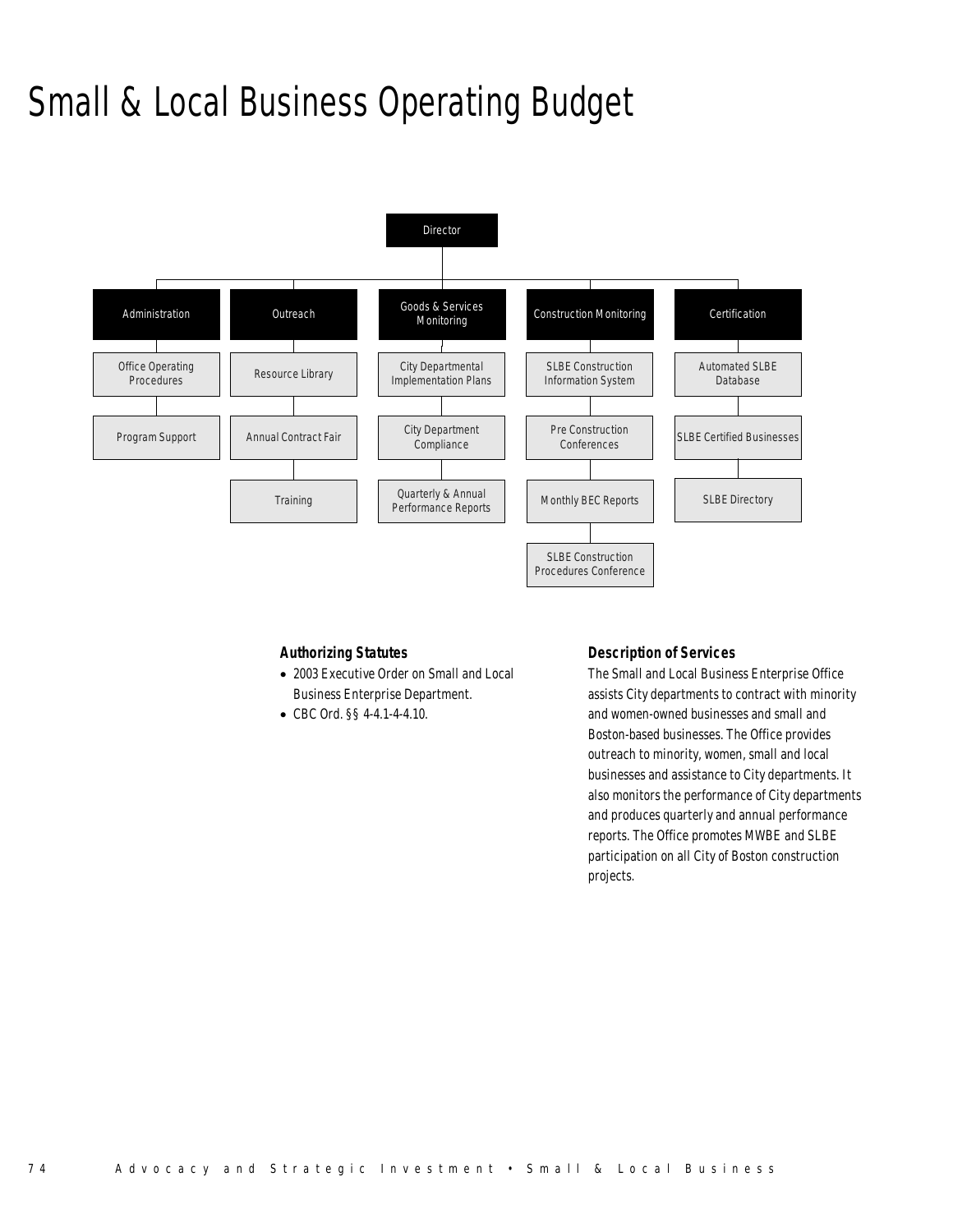# Department History

| <b>Personnel Services</b>       |                                                                                                                                                                                                                                                                                                      | FY10 Expenditure                                                                           | FY11 Expenditure                                                                                   | FY12 Appropriation                                                                                                             | FY13 Adopted                                                                                                                | Inc/Dec 12 vs 13                                                                                                                                   |
|---------------------------------|------------------------------------------------------------------------------------------------------------------------------------------------------------------------------------------------------------------------------------------------------------------------------------------------------|--------------------------------------------------------------------------------------------|----------------------------------------------------------------------------------------------------|--------------------------------------------------------------------------------------------------------------------------------|-----------------------------------------------------------------------------------------------------------------------------|----------------------------------------------------------------------------------------------------------------------------------------------------|
|                                 | 51000 Permanent Employees<br>51100 Emergency Employees<br>51200 Overtime<br>51600 Unemployment Compensation<br>51700 Workers' Compensation<br><b>Total Personnel Services</b>                                                                                                                        | 555,029<br>0<br>$\mathbf 0$<br>0<br>25,305<br>580,334                                      | 610,306<br>0<br>$\mathbf 0$<br>0<br>$\Omega$<br>610,306                                            | 612,637<br>$\overline{0}$<br>$\boldsymbol{0}$<br>$\overline{0}$<br>$\overline{0}$<br>612,637                                   | 606,107<br>$\mathbf 0$<br>$\mathbf 0$<br>$\mathbf{0}$<br>$\mathbf{0}$<br>606,107                                            | $-6,530$<br>$\overline{0}$<br>$\overline{0}$<br>$\overline{0}$<br>$\overline{0}$<br>$-6,530$                                                       |
| <b>Contractual Services</b>     |                                                                                                                                                                                                                                                                                                      | FY10 Expenditure                                                                           | FY11 Expenditure                                                                                   | FY12 Appropriation                                                                                                             | FY13 Adopted                                                                                                                | Inc/Dec 12 vs 13                                                                                                                                   |
|                                 | 52100 Communications<br>52200 Utilities<br>52400 Snow Removal<br>52500 Garbage/Waste Removal<br>52600 Repairs Buildings & Structures<br>52700 Repairs & Service of Equipment<br>52800 Transportation of Persons<br>52900 Contracted Services<br><b>Total Contractual Services</b>                    | 4,078<br>$\mathbf 0$<br>0<br>0<br>0<br>720<br>0<br>856<br>5,654                            | 2,967<br>$\mathbf 0$<br>0<br>0<br>$\overline{0}$<br>860<br>$\mathbf 0$<br>242<br>4,069             | 4,200<br>$\mathbf 0$<br>$\overline{0}$<br>$\mathbf 0$<br>$\overline{0}$<br>1,150<br>$\mathbf 0$<br>1,500<br>6,850              | 3,500<br>$\mathbf{0}$<br>$\mathbf{0}$<br>$\mathbf{0}$<br>$\mathbf{0}$<br>1,150<br>377<br>1,500<br>6,527                     | $-700$<br>$\mathbf 0$<br>$\overline{0}$<br>$\overline{0}$<br>$\mathbf 0$<br>$\mathbf{0}$<br>377<br>$\overline{0}$<br>$-323$                        |
| <b>Supplies &amp; Materials</b> |                                                                                                                                                                                                                                                                                                      | FY10 Expenditure                                                                           | FY11 Expenditure                                                                                   | FY12 Appropriation                                                                                                             | FY13 Adopted                                                                                                                | Inc/Dec 12 vs 13                                                                                                                                   |
|                                 | 53000 Auto Energy Supplies<br>53200 Food Supplies<br>53400 Custodial Supplies<br>53500 Med, Dental, & Hosp Supply<br>53600 Office Supplies and Materials<br>53700 Clothing Allowance<br>53800 Educational Supplies & Mat<br>53900 Misc Supplies & Materials<br><b>Total Supplies &amp; Materials</b> | $\boldsymbol{0}$<br>$\mathbf 0$<br>0<br>0<br>829<br>$\mathbf 0$<br>$\mathbf 0$<br>0<br>829 | $\boldsymbol{0}$<br>$\mathbf 0$<br>0<br>$\overline{0}$<br>1,531<br>0<br>0<br>$\mathbf{0}$<br>1,531 | $\boldsymbol{0}$<br>$\boldsymbol{0}$<br>$\overline{0}$<br>$\mathbf{0}$<br>1,500<br>0<br>$\mathbf 0$<br>$\overline{0}$<br>1,500 | $\mathbf 0$<br>$\mathbf 0$<br>$\mathbf{0}$<br>$\mathbf{0}$<br>1,500<br>$\mathbf 0$<br>$\mathbf{0}$<br>$\mathbf{0}$<br>1,500 | $\mathbf{0}$<br>$\mathbf 0$<br>$\overline{0}$<br>$\overline{0}$<br>$\mathbf 0$<br>$\overline{0}$<br>$\mathbf{0}$<br>$\overline{0}$<br>$\mathbf{0}$ |
| <b>Current Chgs &amp; Oblig</b> |                                                                                                                                                                                                                                                                                                      | FY10 Expenditure                                                                           | FY11 Expenditure                                                                                   | FY12 Appropriation                                                                                                             | FY13 Adopted                                                                                                                | Inc/Dec 12 vs 13                                                                                                                                   |
|                                 | 54300 Workers' Comp Medical<br>54400 Legal Liabilities<br>54500 Aid To Veterans<br>54600 Current Charges H&I<br>54700 Indemnification<br>54900 Other Current Charges<br>Total Current Chgs & Oblig                                                                                                   | 6,274<br>$\mathbf 0$<br>0<br>0<br>0<br>582<br>6,856                                        | 50<br>$\mathbf 0$<br>0<br>$\mathbf 0$<br>$\overline{0}$<br>452<br>502                              | $\boldsymbol{0}$<br>$\boldsymbol{0}$<br>$\overline{0}$<br>$\boldsymbol{0}$<br>$\mathbf 0$<br>650<br>650                        | $\mathbf 0$<br>$\mathbf 0$<br>$\mathbf{0}$<br>$\mathbf{0}$<br>$\overline{0}$<br>2,000<br>2,000                              | $\mathbf{0}$<br>$\mathbf 0$<br>$\overline{0}$<br>$\overline{0}$<br>$\overline{0}$<br>1,350<br>1,350                                                |
| Equipment                       |                                                                                                                                                                                                                                                                                                      | FY10 Expenditure                                                                           | FY11 Expenditure                                                                                   | FY12 Appropriation                                                                                                             | FY13 Adopted                                                                                                                | Inc/Dec 12 vs 13                                                                                                                                   |
|                                 | 55000 Automotive Equipment<br>55400 Lease/Purchase<br>55600 Office Furniture & Equipment<br>55900 Misc Equipment<br><b>Total Equipment</b>                                                                                                                                                           | $\boldsymbol{0}$<br>0<br>$\boldsymbol{0}$<br>692<br>692                                    | $\mathbf 0$<br>$\Omega$<br>$\boldsymbol{0}$<br>1,304<br>1,304                                      | $\mathbf 0$<br>$\overline{0}$<br>$\boldsymbol{0}$<br>$\boldsymbol{0}$<br>0                                                     | $\mathbf 0$<br>0<br>$\boldsymbol{0}$<br>$\mathbf 0$<br>$\boldsymbol{0}$                                                     | $\mathbf 0$<br>$\overline{0}$<br>$\mathbf 0$<br>$\mathbf 0$<br>0                                                                                   |
| <b>Other</b>                    |                                                                                                                                                                                                                                                                                                      | FY10 Expenditure                                                                           | FY11 Expenditure                                                                                   | FY12 Appropriation                                                                                                             | FY13 Adopted                                                                                                                | Inc/Dec 12 vs 13                                                                                                                                   |
|                                 | 56200 Special Appropriation<br>57200 Structures & Improvements<br>58000 Land & Non-Structure<br><b>Total Other</b>                                                                                                                                                                                   | $\pmb{0}$<br>$\boldsymbol{0}$<br>0<br>0                                                    | 0<br>0<br>0<br>0                                                                                   | $\boldsymbol{0}$<br>0<br>0<br>0                                                                                                | $\boldsymbol{0}$<br>$\mathbf 0$<br>$\mathbf 0$<br>0                                                                         | 0<br>$\mathbf 0$<br>$\mathbf 0$<br>0                                                                                                               |
|                                 | <b>Grand Total</b>                                                                                                                                                                                                                                                                                   | 594,365                                                                                    | 617,712                                                                                            | 621,637                                                                                                                        | 616,134                                                                                                                     | $-5,503$                                                                                                                                           |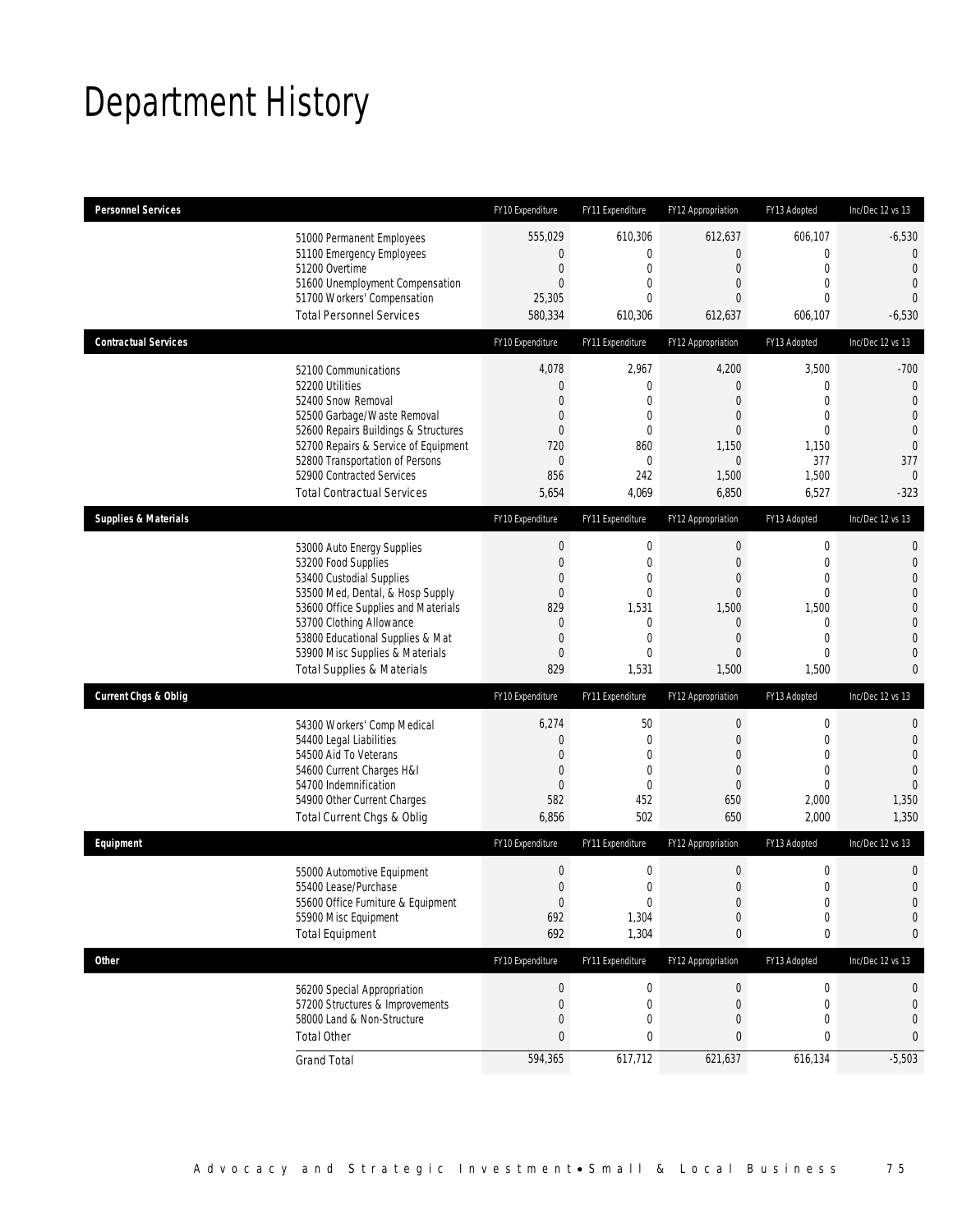# Department Personnel

| Title                                    | Union<br>Code          | Grade           | Position     | FY13 Salary        | Title                                        | Union<br>Code                      | Grade    | Position     | FY13 Salary           |
|------------------------------------------|------------------------|-----------------|--------------|--------------------|----------------------------------------------|------------------------------------|----------|--------------|-----------------------|
| Admin Assistant<br><b>Exec Assistant</b> | SU <sub>4</sub><br>CDH | 16<br><b>NG</b> | 2.00<br>1.00 | 125,786<br>104,598 | Prin Admin Assistant<br>Prin Admin Assistant | <b>EXM</b><br>SE <sub>1</sub>      | 08<br>08 | 1.00<br>1.00 | 86,844<br>86,844      |
| Office Manager                           | SU <sub>4</sub>        | 16              | 1.00         | 54,486             | Prin Research Analyst<br>Sr Adm Analyst      | SE <sub>1</sub><br>SE <sub>1</sub> | 06<br>06 | 1.00<br>1.00 | 72,313<br>72,313      |
|                                          |                        |                 |              |                    | <b>Total</b>                                 |                                    |          | 8            | 603,185               |
|                                          |                        |                 |              |                    | <b>Adjustments</b><br>Differential Payments  |                                    |          |              | $\overline{0}$        |
|                                          |                        |                 |              |                    | Other                                        |                                    |          |              | 2,922<br>$\mathbf{0}$ |
|                                          |                        |                 |              |                    | <b>Salary Savings</b>                        |                                    |          |              | $\mathbf{0}$          |
|                                          |                        |                 |              |                    | Chargebacks<br>FY13 Total Request            |                                    |          |              | 606,107               |